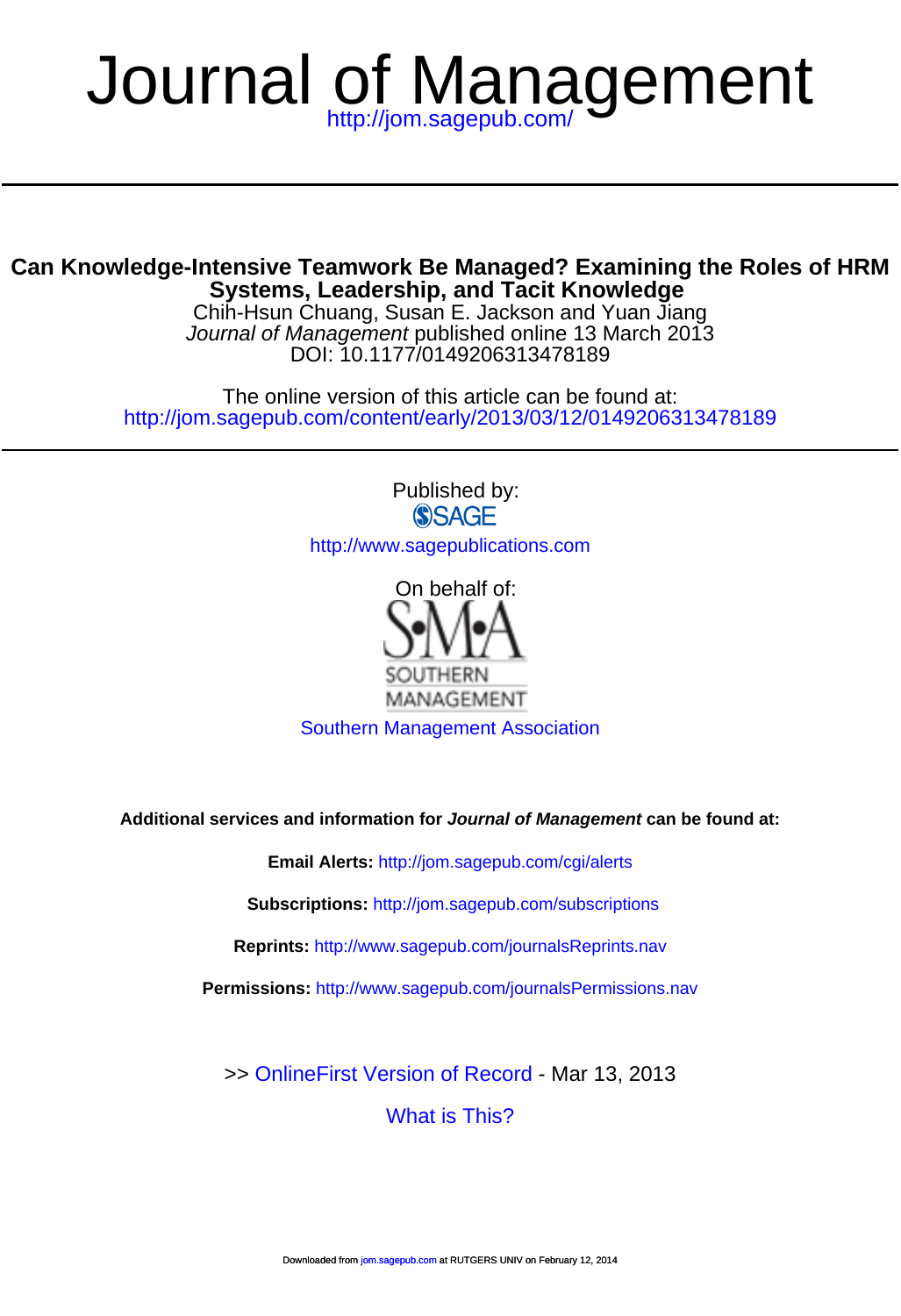Journal of Management Vol. XX No. X, Month XXXX 1-31 DOI: 10.1177/0149206313478189 © The Author(s) 2013 Reprints and permission: http://www. sagepub.com/journalsPermissions.nav

# Can Knowledge-Intensive Teamwork Be Managed? Examining the Roles of HRM Systems, Leadership, and Tacit Knowledge

Chih-Hsun Chuang

*National Chung Hsing University*

# Susan E. Jackson

*Rutgers University and Lorange Institute of Business*

# Yuan Jiang

*Indiana University–Purdue University Fort Wayne and Shanghai Jiao Tong University*

*Using a sample of 162 R&D teams, we investigated the influence of HRM systems for knowledgeintensive teamwork on external team knowledge acquisition and internal team knowledge sharing. This study also examined the interactive effect of HRM systems and knowledge tacitness and the combined influence of HRM systems and empowering leadership. HRM systems for knowledge-intensive teamwork were positively associated with team knowledge acquisition and team knowledge sharing. Knowledge tacitness moderated the HRM–knowledge acquisition relationship, reducing the influence of HRM systems. Further, empowering leadership appeared to substitute for the effect of HRM systems. Our findings suggest that an integration of strategic HRM and knowledge teamwork literatures will prove useful for advancing our understanding of knowledge-based competition. Furthermore, by investigating HRM systems and leadership behaviors in tandem, we gain new insights about the interplay between these two important aspects of organizational life.*

*Keywords: HRM systems; empowering leadership; tacit knowledge; teamwork; cross-level research*

*Acknowledgments: This research was supported by a grant from the National Science Council of Taiwan to Chih-Hsun Chuang (NSC 95-2416-H-212-001).*

*Corresponding author: Chih-Hsun Chuang, Department of Business Administration, National Chung Hsing University, 250 Kuo Kuang Rd., Taichung 402, Taiwan (ROC).* 

*E-mail: chc@dragon.nchu.edu.tw*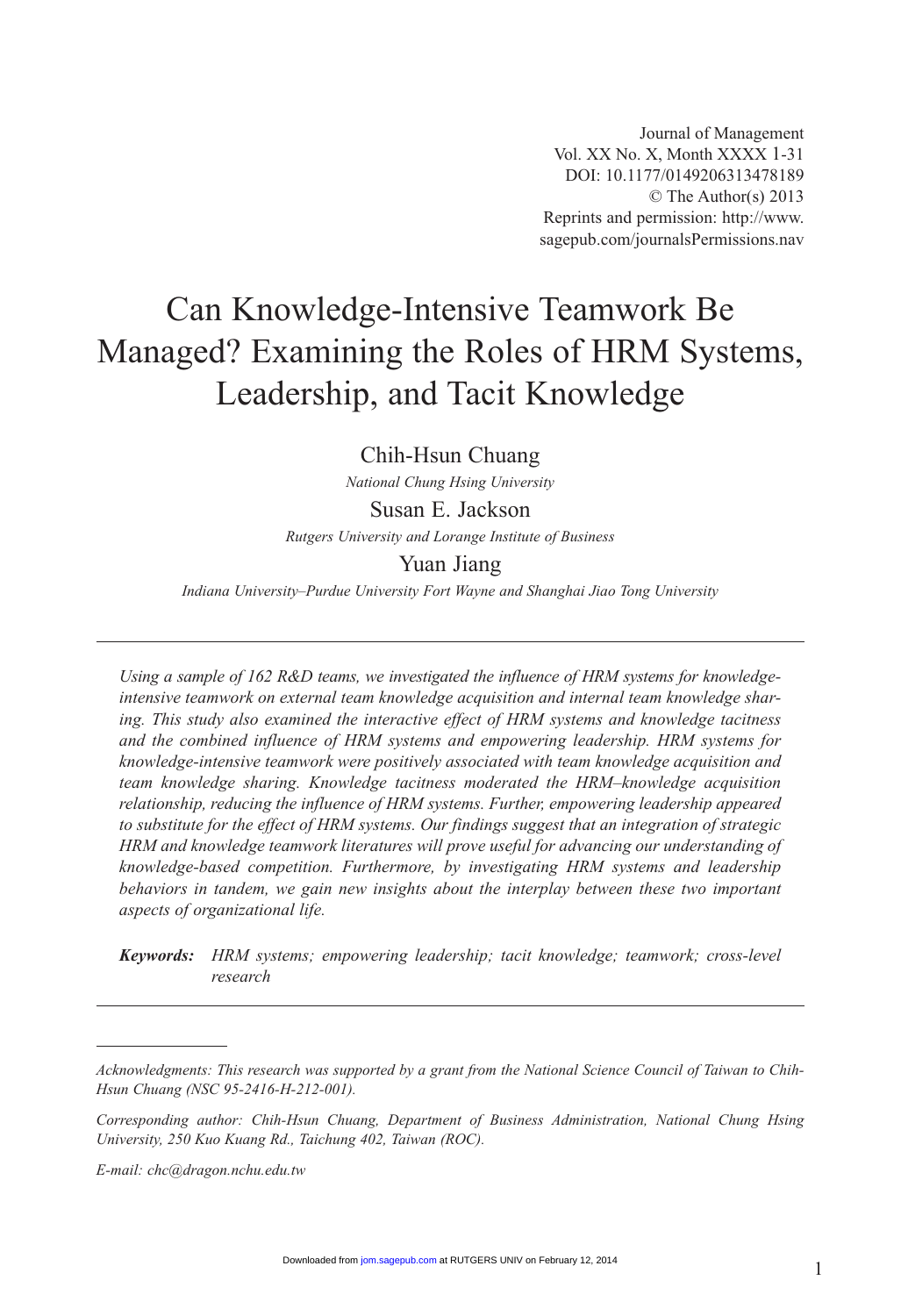Among resources and capabilities that may help organizations obtain competitive advantages, knowledge is the primary strategic resource for organizations in a knowledge-based economy (Grant, 1996; Kogut & Zander, 1992). To create value for an organization, knowledge must flow through and be embedded in the organization. Knowledge-intensive teamwork, which comprises collaborative activities that locate, share, create, and apply knowledge among a group of people (Jackson, Chuang, Harden, & Jiang, 2006), is one of the central processes through which organizations transform knowledge held by individuals into intellectual capital for achieving competitive advantage (Nahapiet & Ghoshal, 1998; Wright, Dunford, & Snell, 2001). This study focuses on two specific types of knowledgeintensive teamwork—team knowledge acquisition and team knowledge sharing. External and internal knowledge activities (Zhou  $& Li$ , 2012) are widely recognized as indicators of knowledge flows that are central to successful innovation (e.g., see Damanpour, 1991; von Krogh, Ichijo, & Nonaka, 2000), yet to date there has been little research aimed at understanding the conditions that encourage and support these knowledge activities within teams (e.g., see Marrone, 2010). We aim to fill the gap.

Human resource management (HRM) systems have been recognized as one potential means through which organizations can stimulate effective knowledge behaviors and develop the depth and content of their knowledge stocks (e.g., see the Special Issue on HRM and Knowledge Processes published in *Human Resource Management*, 2009; Collins & Smith, 2006; Wright et al., 2001). The extant strategic HRM literature has documented the strategic importance of well-designed HRM systems as drivers of organizational outcomes (e.g., Collins & Smith, 2006; Huselid, 1995) as well as individual attitudes and behaviors (e.g., Takeuchi, Chen, & Lepak, 2009; Wu & Chaturvedi, 2009). However, despite widespread recognition of the prevalence of teamwork and its importance to knowledge-based competition, there has been very little research examining how HRM systems influence team outcomes—in particular, team knowledge behaviors. By examining the effects of firm-level HRM systems on team knowledge acquisition and team knowledge sharing, we address this void and also respond to recent calls for more multilevel management research (Hitt, Beamish, Jackson, & Mathieu, 2007; Paauwe, 2009; Wright & Boswell, 2002).

While recognizing the potential power of HRM systems, we realize that investigating the main effects of management practices seldom fully captures the complexity of organizations (Boyd, Haynes, Hitt, Bergh, & Ketchen, 2012); a more nuanced approach is required. Recent criticisms (see Jensen, Patel, & Messersmith, in press) and equivocal empirical evidence (see Chadwick, Way, Kerr, & Thacker, in press) indicate that research is needed to establish the boundaries that constrain the effectiveness of HRM systems. Likewise, recent meta-analyses (Combs, Liu, Hall, & Ketchen, 2006; Jiang, Lepak, Hu, & Baer, 2012) of studies that examined the influence of HRM systems reveal a great deal of unexplained variance in desired outcomes, suggesting the need for more fine-grained analyses of contingencies. Thus, this study considers how HRM systems work in combination with team tasks and team leadership to influence knowledge-intensive teamwork.

As we explain in more detail below, the current study contributes to our existing understanding of behavior in knowledge-intensive settings in three major ways: First, we extend the literature on strategic HRM by testing a multilevel framework for understanding the influence of HRM systems on knowledge-intensive teamwork. Second, we explore the contingent effects of knowledge tacitness to specify the situations in which HRM systems for knowledge-intensive teamwork are likely to exert t[he greatest i](http://jom.sagepub.com/)nfluence on team knowledge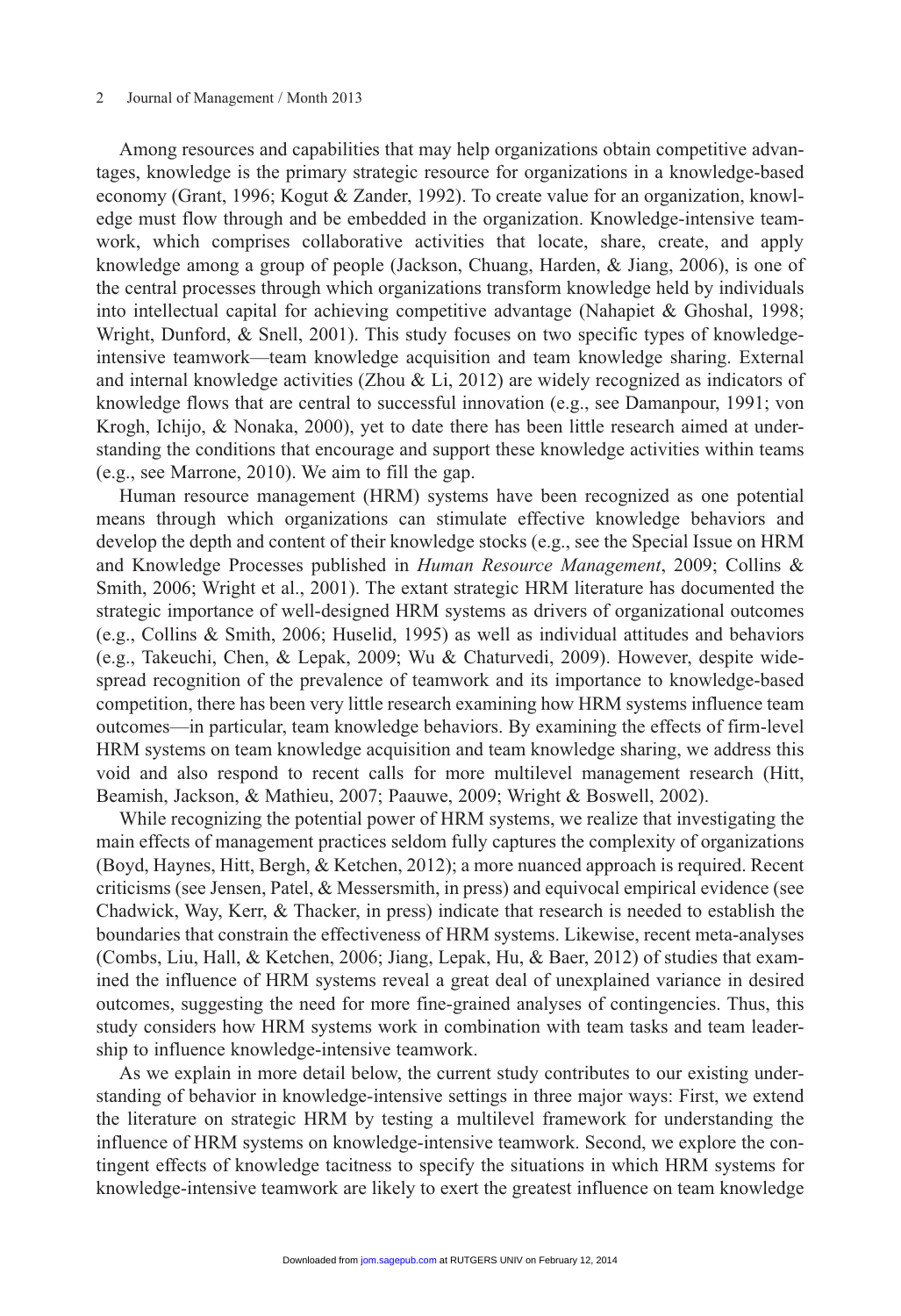

**Figure 1 Research Model**

*Note*: H = hypothesis.

acquisition and team knowledge sharing. Third, we investigate another contingency empowering leadership—with the hope of opening a dialogue between scholars in the fields of strategic HRM and leadership. Figure 1 presents our research model.

# **Theoretical Background and Hypotheses**

Employees engaged in the core processes of research and development (R&D) are among the most valuable contributors to a firm's success in knowledge-based competition (Lepak & Snell, 1999). Because of the potential strategic value and uniqueness of R&D employees, a firm's HRM architecture should recognize the unique characteristics of this employee group in order to effectively attract, retain, and motivate them to achieve the firm's strategic objectives (Lepak & Snell, 1999, 2002). Consistent with the well-accepted principle that within-firm variations in management practices are both possible and pervasive (Nishii & Wright, 2008; Schuler & Jackson, 1987b; Wright & Boswell, 2002), we focus on R&D employees to sharpen our conceptual model of how HRM systems can potentially influence important outcomes.

#### *Team Knowledge Acquisition and Team Knowledge Sharing*

The behavioral perspective on strategic HRM (Schuler & Jackson, 1987a) points to the importance of encouraging employees to engage in behaviors that support the achievement of a firm's strategic imperatives. Thus, for exam[ple, R&D e](http://jom.sagepub.com/)mployees often support the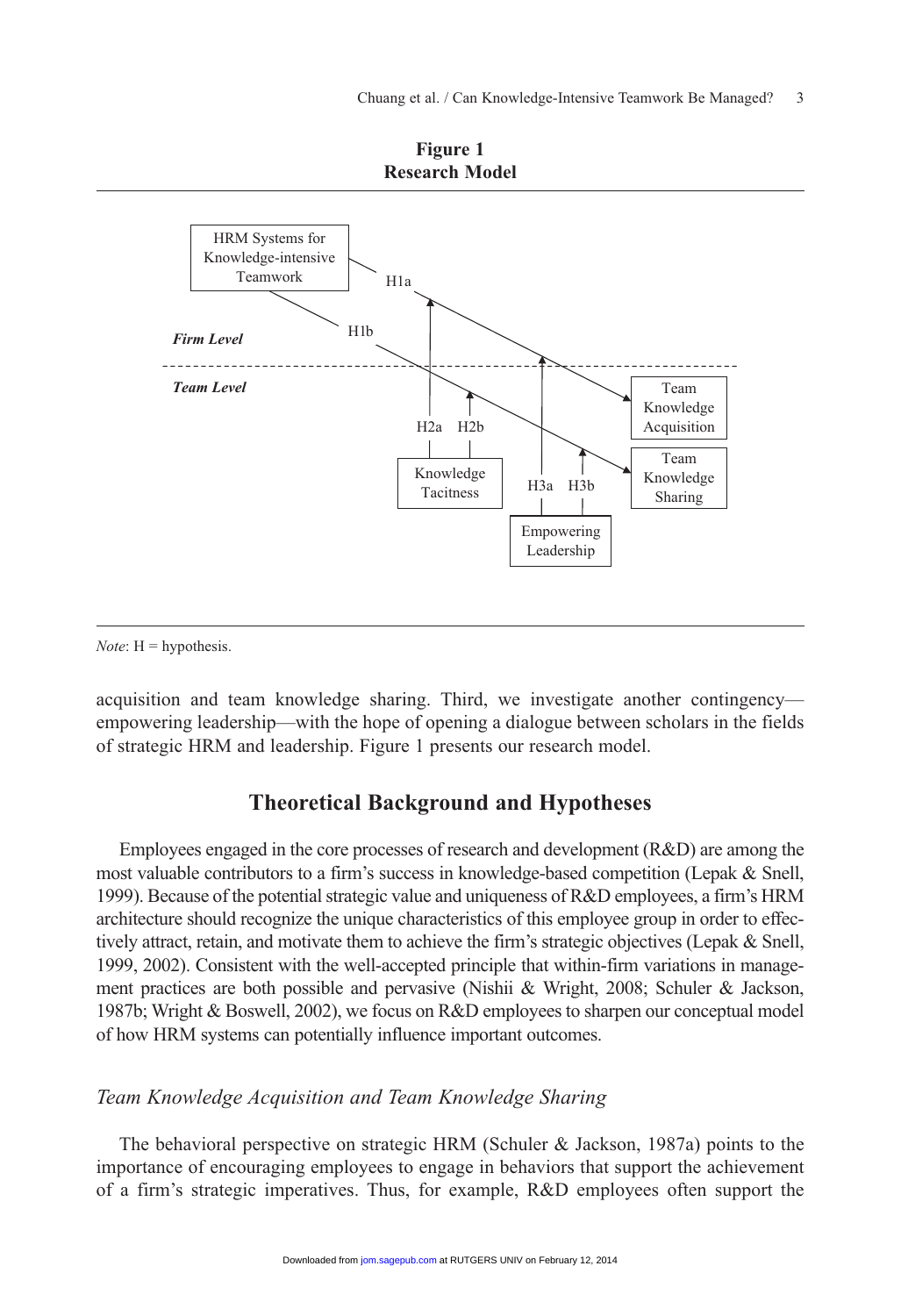strategic imperative of innovation by engaging in activities and behaviors that result in the creation and development of new products, services, and/or processes. R&D employees are prototypical knowledge workers who work in teams of interdependent experts. To develop new products, services, and/or processes that contribute to the firm's superior performance, R&D teams must capture, interpret, and deploy knowledge resources (Verona, 1999; Wong, 2004; Zahra & George, 2002). Knowledge activities of particular importance in R&D teams include knowledge acquisition, which helps a team increase the depth and width of its knowledge, and knowledge sharing, which enhances team efficiency and engages the team in articulating and evaluating knowledge as it explores new ideas and develops creative solutions (cf. Haas & Hansen, 2005; von Krogh et al., 2000).

Team knowledge acquisition occurs when the team gains knowledge it did not previously have; it involves locating sources of useful knowledge outside the team, transferring new knowledge into the team, and incorporating the new knowledge into the team's behavioral repertoire (Hansen, 1999; Jackson et al., 2006; Wong, 2004). The importance of external knowledge sources to R&D teams is supported by research showing that R&D teams with stronger external network ties are more productive (Chung & Jackson, 2013).

Team knowledge sharing refers to activities that aid the transfer of knowledge among team members (Jackson et al., 2006); it helps a team remember and exploit lessons learned and solve technical problems more effectively by ensuring that existing knowledge flows among team members with different types of specialized and distinct expertise (Grant, 1996). Such distributed expertise is typical in R&D teams. Thus, whereas knowledge acquisition draws the attention of a team outward, knowledge sharing focuses attention inward (Zhou & Li, 2012).

#### *Using the HRM System to Support Knowledge Acquisition and Knowledge Sharing*

Numerous studies provide empirical support for the assertion that the alignment of a firm's strategic objectives and HRM systems can influence organizational effectiveness by shaping the behaviors of employees, as proposed by Schuler and Jackson's (1987a) behavioral perspective. For example, in a study of manufacturing organizations, HRM systems that promoted a safety climate reduced injury incidences (Zacharatos, Barling, & Iverson, 2005). As another example, a study of service organizations found that HRM systems that valued, expected, and rewarded service quality and promoted employees' competencies and motivation to serve customers well were associated with greater service performance (Chuang & Liao, 2010). In a study of orthopedics units, the quality and efficiency of patient care were higher in hospitals with human resource (HR) practices that supported crossfunctional coordination among medical care providers (Gittell, Seidner, & Wimbush, 2010). We extend this line of research by investigating HRM systems to support business strategies that embrace the challenges of creating and leveraging knowledge to produce innovation, which is primarily embodied in knowledge-intensive teamwork by R&D teams.

If team knowledge behaviors such as knowledge acquisition and knowledge sharing are central to the performance of knowledge workers and R&D teams, it follows that strategic HRM systems designed for knowledge-based competition should promote such behaviors. However, traditional prescriptions for effective HRM have mostly ignored knowledge processes and activities (cf. Minbaeva, Foss, & Snell, 2009), and only a few studies have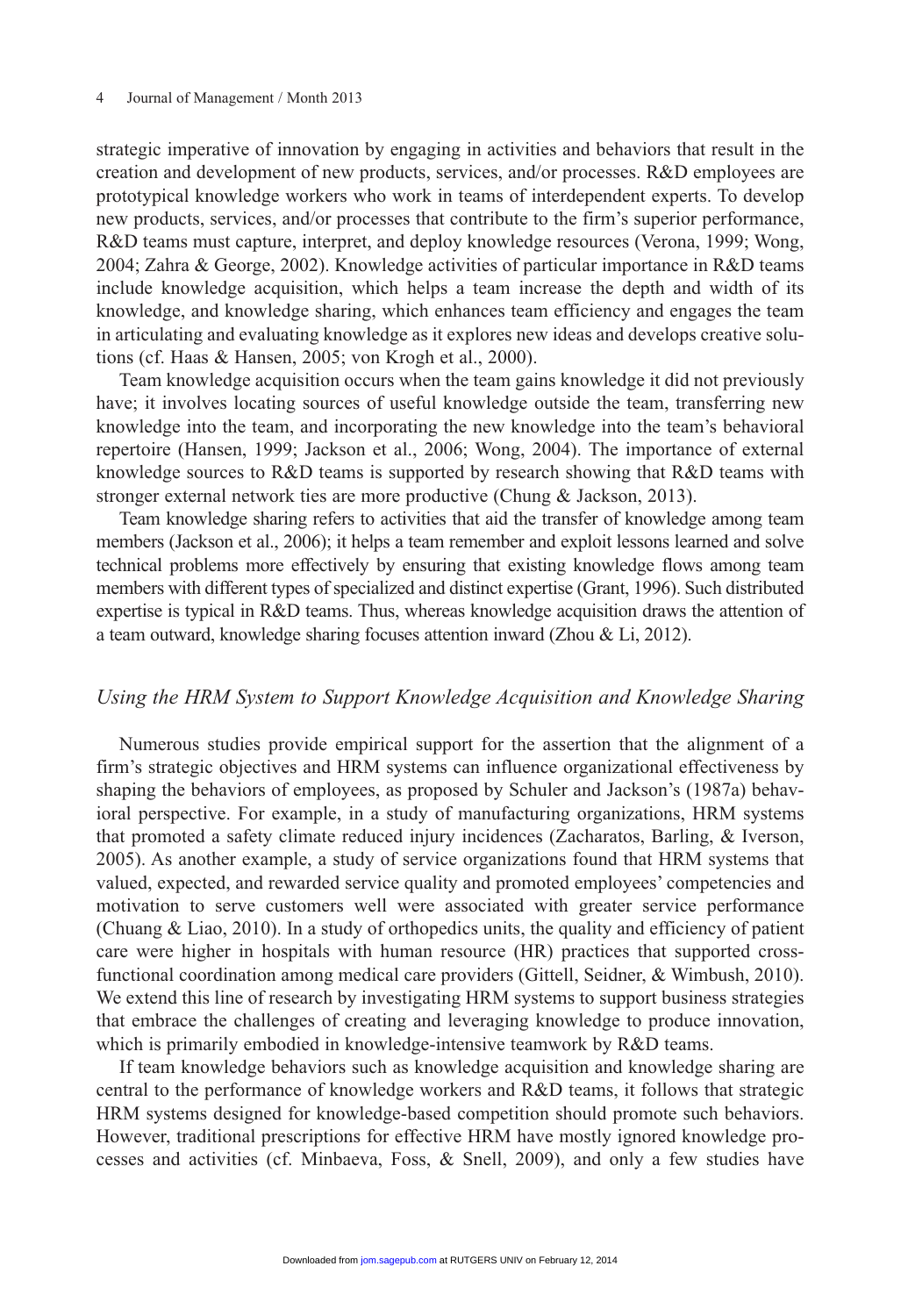specifically examined HRM systems for R&D employees or other knowledge workers (Collins & Smith, 2006; Lepak & Snell, 2002; Lopez-Cabrales, Pérez-Luño, & Valle Cabrera, 2009). These few contributions yield valuable insights about HR practices for attracting, retaining, and motivating individual knowledge workers, but they are mostly silent about practices for improving knowledge-intensive teamwork.

A firm's total HRM system typically comprises many HR practices, but not all of those practices are likely to directly influence knowledge acquisition and knowledge sharing behaviors in R&D teams. To identify practices that comprise an HRM system for knowledge-intensive teamwork, we adopted the widely used ability-motivation-opportunity approach (e.g., see also Batt, 2002; Combs et al., 2006; Gardner, Wright, & Moynihan, 2011; Jiang et al., 2012; Kehoe & Wright, 2013; Lawler, Chen, Wu, Bae, & Bai, 2011; Lepak, Liao, Chung, & Harden, 2006) to argue that HRM systems for knowledge-intensive teamwork should include competency-enhancing HR practices, motivation-enhancing HR practices, and opportunity-enhancing HR practices. Note, however, that we follow Jackson et al. (2006) in using the term "competency" rather than "ability" because the latter term refers to a narrow set of individual attributes whereas the former term is commonly used to refer to attributes of both individuals and larger social units. We refer to this modified multilevel perspective as the competency-motivation-opportunity approach.

#### *Competency-enhancing HR practices for knowledge-intensive teamwork*

The primary objectives of competency-enhancing HR practices for knowledge-intensive teamwork are ensuring that teams are staffed with members who have and continuously improve the knowledge, skills, and abilities needed to perform knowledge-intensive teamwork. Working in knowledge-intensive settings demands a breadth of technical knowledge and skills, but the required competencies go well beyond these to include teamwork knowledge and skills (Morgeson, Reider, & Campion, 2005). Teamwork skills (Stevens & Campion, 1999) facilitate effective interactions with collaborators. Through collaborative interactions, team members and the team as a whole can acquire and share new and valuable knowledge. In addition, a team can increase its chance to make contact with knowledge sources by selecting members who have good interpersonal relationships with people within and outside the organization (Chung & Jackson, 2013). Further, adaptation skills help the team recognize dynamic conditions and respond to them by continuously searching for new information and knowledge (LePine, Colquitt, & Erez, 2000).

Staffing practices that evaluate individual competencies can help ensure that individual team members have the necessary technical and teamwork skills, while training can be used to improve the competencies needed for team knowledge acquisition and team knowledge sharing (e.g., interpersonal and teamwork skills) and improve members' ability to learn from others (Collins & Smith, 2006; Jackson et al., 2006; Lopez-Cabrales et al., 2009). Traditional training programs that identify needed knowledge in advance and deliver it to individual employees might not be sufficient in building the competencies of knowledge-based teams, which work in dynamic, high-velocity environments (Brown  $\&$  Eisenhardt, 1997); rather, training practices should help teams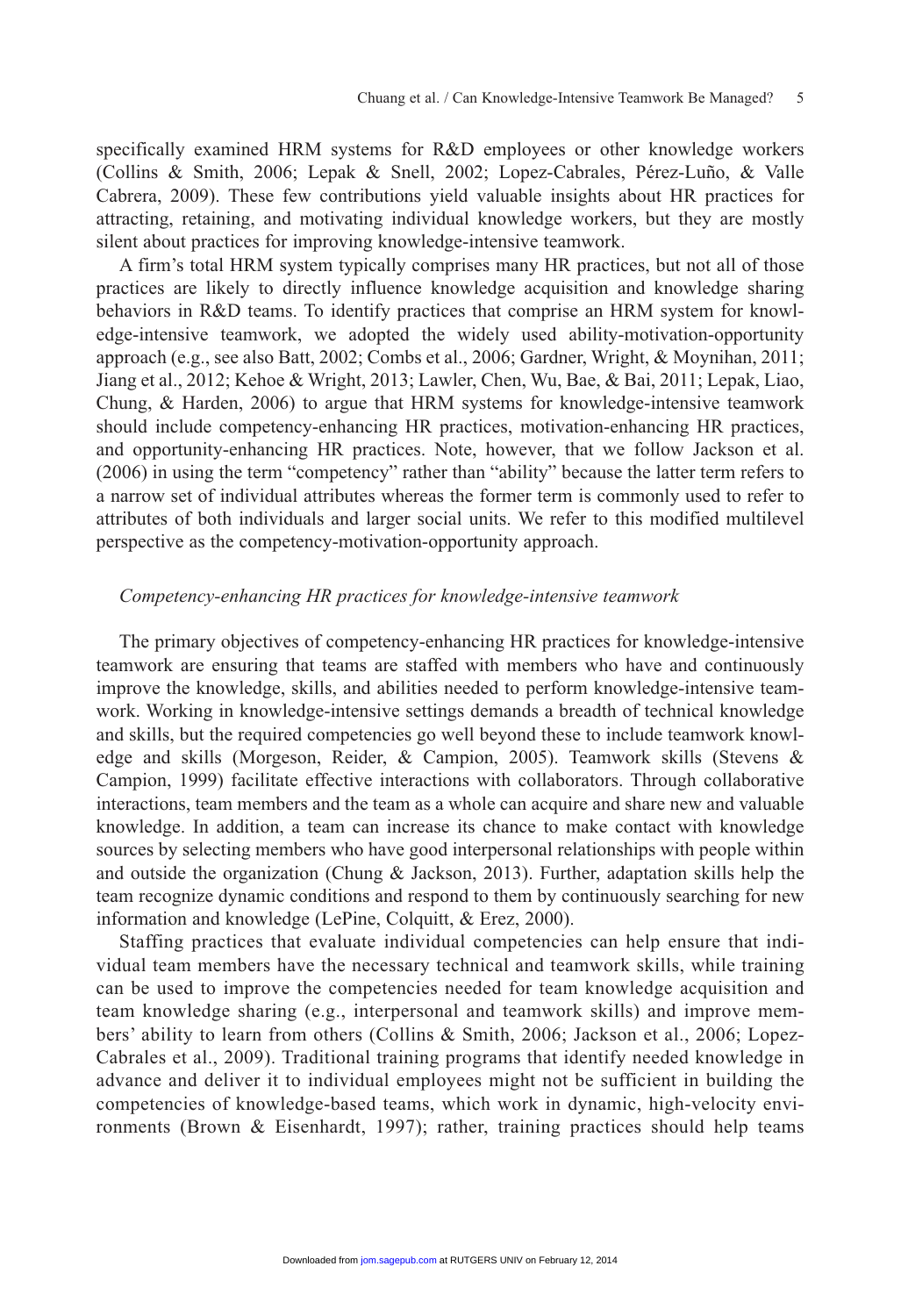develop and update technical and interpersonal know-how to facilitate learning on an "as-needed, just-in-time" basis (Jackson et al., 2006).

#### *Motivation-enhancing HR practices for knowledge-intensive teamwork*

The primary objective of motivation-enhancing HR practices is to drive team attention to knowledge activities and then to induce and enhance team members' discretionary effort. Assuming that effective R&D employees are expected to contribute both in-role and discretionary effort, HR practices that motivate team members to contribute to the team's objectives and reward the desired knowledge activities should increase knowledge acquisition and knowledge sharing (Lawler, 2003). Teams that engage in knowledge acquisition and knowledge sharing absorb and assimilate firm-specific knowledge, which may be particularly valuable and difficult for competitors to imitate. Offering team rewards for the best new ideas may motivate employees to seek new knowledge and share such knowledge within the team in order to generate creative insights (Lepak & Snell, 2002; Lopez-Cabrales et al., 2009). Recognizing and rewarding teams for sharing information and knowledge with others appears to facilitate knowledge flows within organizations (Wang & Barney, 2006) and align the interests of individuals with those of their team and the organization (Gottschalg & Zollo, 2007).

#### *Opportunity-enhancing HR practices for knowledge-intensive teamwork*

The primary objective of opportunity-enhancing HR practices is to create appropriate conditions for R&D teams and employees who have the needed competencies and adequate motivation to engage in knowledge-intensive teamwork. Effective knowledge exchange is more likely when a robust social network exists (Nahapiet & Ghoshal, 1998). Because relational learning (e.g., personal contacts) is more effective than nonrelational learning (e.g., formal documents) (Rulke, Zaheer, & Anderson, 2000), interactions with other collaborators facilitate knowledge flow (Chung & Jackson, 2013; Fiol, 2003; Hansen, 1999). Thus, an HRM system that provides opportunities for team members to connect with others within and outside the team can support and facilitate knowledge-intensive teamwork by building the team's social capital (Collins & Clark, 2003; Joshi & Jackson, 2003). Job rotation (Pil & MacDuffie, 1996) that moves knowledge workers across different functional areas or divisions can serve this purpose. By supporting social and knowledge-sharing events and communities of practice, a firm's HR practices encourage the development and extension of social capital and boundary spanning (Collins & Smith, 2006; Jackson et al., 2006), thereby creating more opportunities for knowledge flows.

#### *An integrated HRM system for knowledge-intensive teamwork*

Although we specify HR practices designed and implemented to manage knowledgeintensive teamwork and conceptually categorize them as competency-, motivation-, and opportunity-enhancing HR practices, we do not assume that these dimensions of an HRM system are independent by design or in their effects (Kehoe & Wright, 2013; Lawler et al.,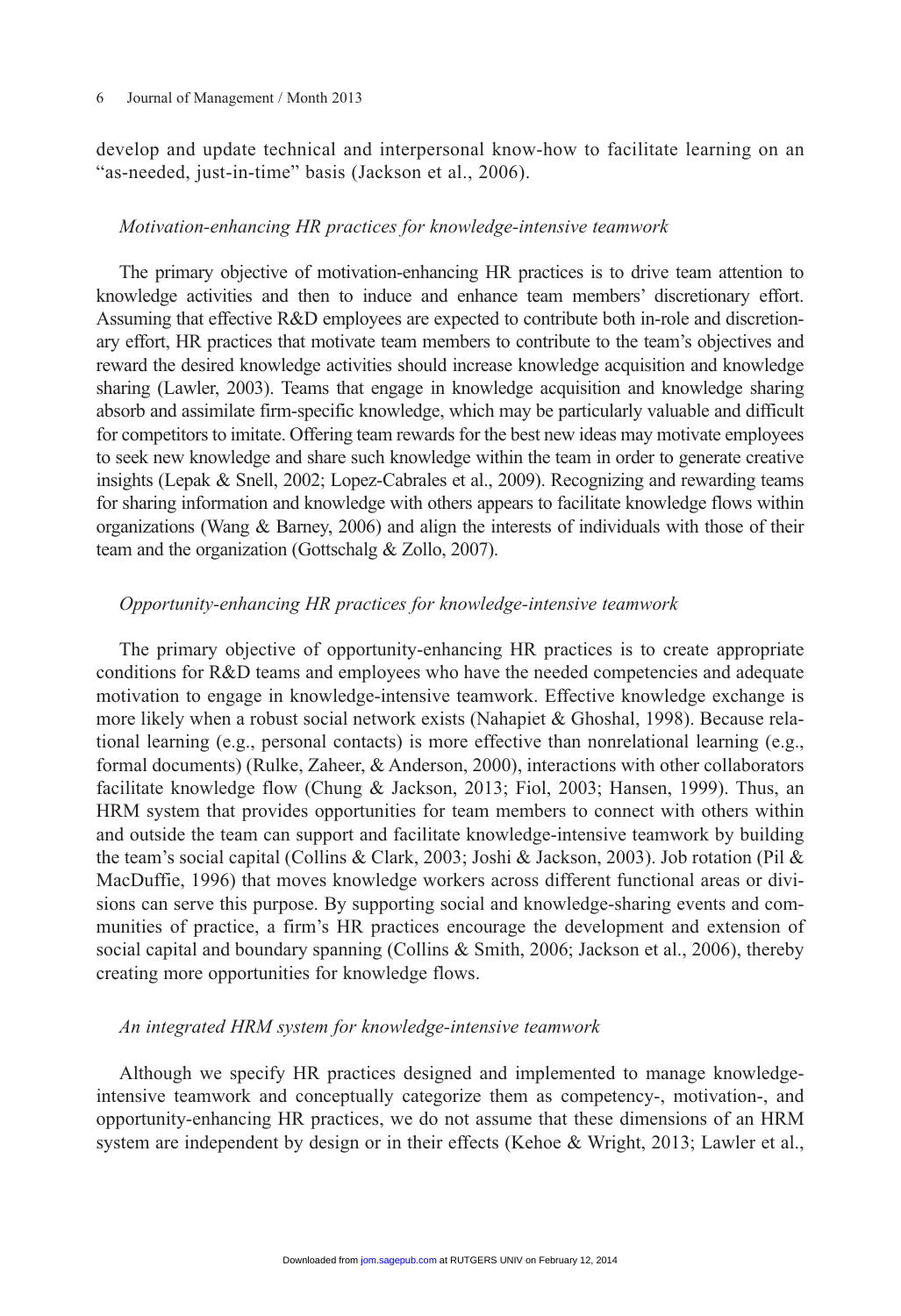2011; Lepak et al., 2006). Nor do we expect a one-to-one correspondence between each subset of practices and the three targets (competencies, motivation, and opportunity). Instead, we view the HR practices as a set of complementary practices that work in unison to create an environment that supports team knowledge acquisition and team knowledge sharing. For example, training may improve members' competencies to acquire new knowledge and also enhance their motivation to do so by increasing the expectation that exerting greater effort to acquire knowledge results in better performance. Similarly, HR practices that encourage members to build social relationships can serve the multiple purposes of providing opportunities to acquire knowledge, improving the communication skills required to exchange knowledge, and motivating employees to further develop their competencies.

Our conceptualization of an HRM system for knowledge-intensive teamwork comprising interdependent HR practices is consistent with the principle that the phenomenon of interest is the system of HR practices, which is a foundational element of strategic HRM (see Fombrun, Tichy, & Devanna, 1984) and pervades current empirical research on this topic (e.g., see Becker & Huselid, 1998; Chadwick et al., in press; Chuang & Liao, 2010; Collins & Smith, 2006; Datta, Guthrie, & Wright, 2005; Jensen et al., in press; Kehoe & Wright, 2013; Lawler et al., 2011; Lepak et al., 2006; Liao, Toya, Lepak, & Hong, 2009; Sun, Aryee, & Law, 2007; Way, 2002; Wright & Boswell, 2002; Wu & Chaturvedi, 2009). Ideally, an HRM system bundles together a set of specific practices that are internally consistent and mutually reinforcing (Chuang & Liao, 2010; Datta et al., 2005; Lawler et al., 2011; Liao et al., 2009), and the positive influence of HRM systems is stronger than that of individual HR practices (Combs et al., 2006; Delery, 1998). Thus, we propose the following:

- *Hypothesis 1a*: HRM systems for knowledge-intensive teamwork are positively related to team knowledge acquisition.
- *Hypothesis 1b*: HRM systems for knowledge-intensive teamwork are positively related to team knowledge sharing.

#### *Taking Contingencies Into Account*

Our logic so far has assumed a universalistic view of the relationship between HRM systems for knowledge-intensive teamwork and team knowledge activities. The universalistic view assumes that all or most firms can improve their performance by adopting a set of so-called best practices (e.g., Huselid, 1995). In contrast, the contingency perspective contends that the influence of HRM systems can be amplified or constrained by specific situational conditions (Jackson & Schuler, 1995; Kim & Wright, 2011). Although they may appear to be opposite perspectives, we view them as complementary approaches (Datta et al., 2005; Sun et al., 2007; Youndt, Snell, Dean, & Lepak, 1996). As firms increasingly adopt a common set of best practices, the ability of a particular firm to achieve competitive advantage depends on how well it adapts its management practices to address its own particular strategic imperative.

In most previous strategic HRM research, the contingency of interest has been firm-level contextual factors such as business strategy (Chadwick et al., in press; Sun et al., 2007; Youndt et al., 1996) or features of the firm's external environment such as industry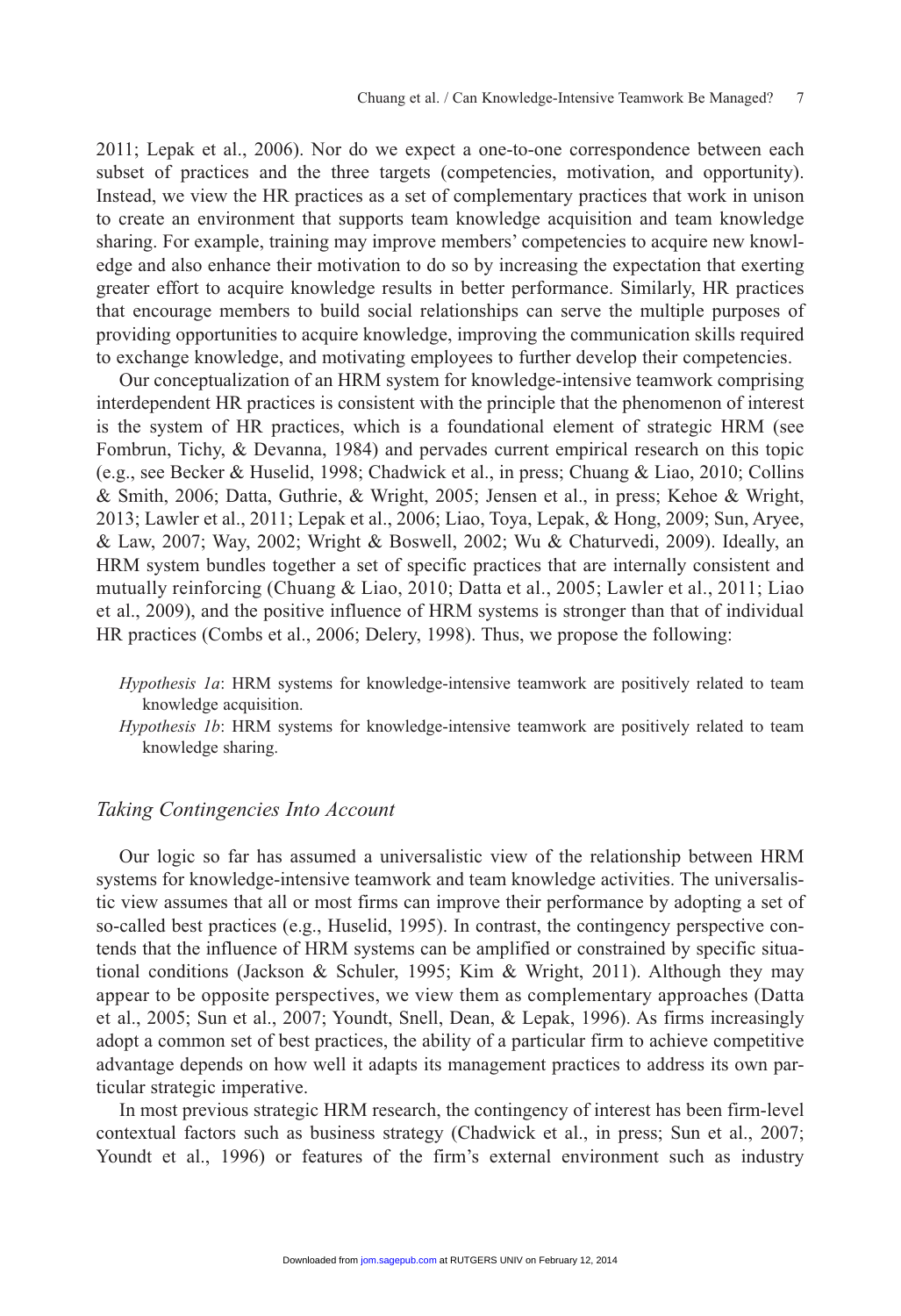characteristics (Batt, 2002; Chadwick et al., in press; Datta et al., 2005). To our knowledge no previous studies have investigated possible contingencies in the relationships between firm-level HRM systems and team-level outcomes.

#### *The Moderating Role of Knowledge Tacitness*

The distinction between *explicit* knowledge and *tacit* knowledge (Kogut & Zander, 1992; Nonaka & Takeuchi, 1995; Polanyi, 1966) is ubiquitous in discussions of knowledge management and organizational learning. Explicit knowledge is more easily codified and recorded than tacit knowledge; it can be formulated into sentences, mathematical equations, and other symbols for comprehension. By comparison, tacit knowledge is more complex, ambiguous, and subjective; it is accumulated by people through observation, imitation, and repeated interactions (Nonaka & Takeuchi, 1995). Explicit knowledge and tacit knowledge are not two distinct types of knowledge, however (Nonaka, 1991; Nonaka & von Krogh, 2009). Almost all knowledge has tacit components (Leonard & Sensiper, 1998). Rather than conceptualize knowledge as either tacit or explicit, it is more appropriate to view knowledge processed within teams as varying along a continuum that ranges from low tacitness (most explicit) to high tacitness (least explicit).

HRM systems for knowledge-intensive teamwork aim to facilitate team knowledge activities, but the tacit nature of knowledge may constrain how effectively they do so. According to the behavioral perspective for strategic HRM, the effectiveness of an HRM system reflects how well it defines the behaviors that are desired, provides a means for monitoring whether employees engage in the desired behaviors, and reinforces the desired behaviors. Adherence to this maxim assumes that the needed employee behaviors can be identified and articulated, and this may be more feasible when the behaviors desired involve acquiring and sharing knowledge that is less tacit (more explicit). When relevant knowledge is less tacit, it is more easily expressed, captured, stored, and reused (Nonaka, 1991; Nonaka & Takeuchi, 1995; Polanyi, 1966); the knowledge activities required from employees are more readily identified, observed, and reinforced by the HRM system. Employees are motivated to exert a high level of effort when they believe that such effort will lead to a good performance appraisal and rewards (Vroom, 1964). Under conditions of low knowledge tacitness, the linkages between knowledge activities and positive outcomes are likely to be more perceptible and clear to R&D employees. Therefore, the benefits of HRM systems for knowledge-intensive teamwork are more likely to be realized.

Conversely, HRM systems implemented in teams working with relatively more tacit knowledge may be less effective in encouraging knowledge acquisition and knowledge sharing. Tacit knowledge makes it harder to identify appropriate knowledge sources, regardless of one's willingness to acquire such knowledge. Even when the source of tacit knowledge is identified, knowledge sources find it difficult to explain the content and subtle nuances of their tacit knowledge; knowledge seekers, in turn, struggle to comprehend what they are being told (Hansen, Mors, & Løvås, 2005) and pass along their newly acquired knowledge.

The illusive nature of tacit knowledge may mean that its acquisition and sharing is less readily shaped by HRM systems, for HRM systems are typically directed at observable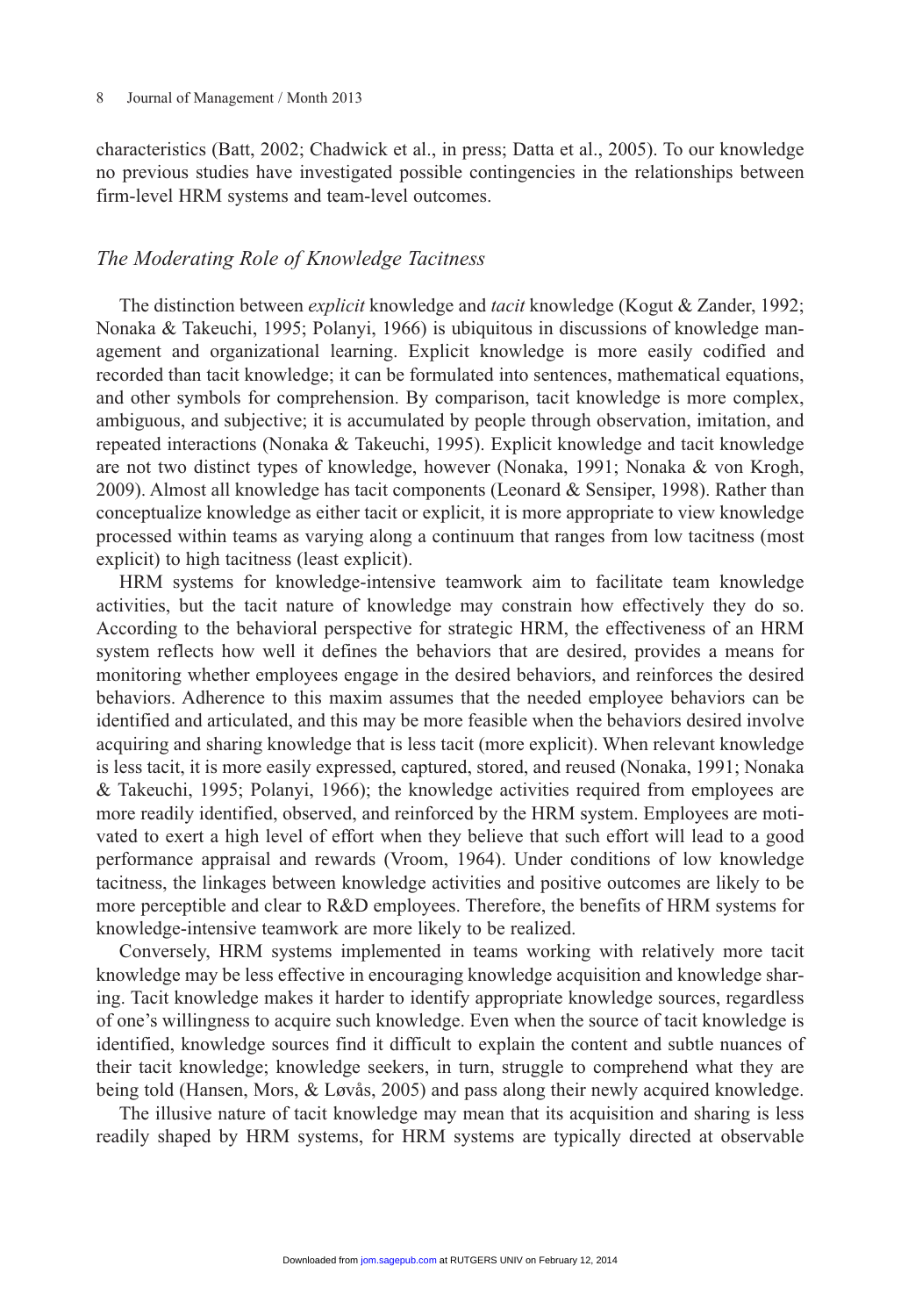behaviors and outcomes. For example, selection tests can more easily assess applicants' explicit knowledge than tacit knowledge; training programs are more likely to emphasize the acquisition of explicit knowledge than tacit knowledge; and the bestowing of recognition or rewards for a knowledge breakthrough is more easily justified when the new knowledge can be made explicit. In acquiring and sharing more tacit knowledge, team members may doubt whether their acts can be recognized even if they give a full range of effort. They may even believe that the likelihood of receiving recognition and rewards for that effort is low, no matter how hard they try to acquire new knowledge and share it with others. Thus, we propose the following:

- *Hypothesis 2a*: HRM systems for knowledge-intensive teamwork interact with knowledge tacitness in predicting team knowledge acquisition; the relationship between HRM systems and team knowledge acquisition is more positive to the extent that knowledge tacitness is lower.
- *Hypothesis 2b*: HRM systems for knowledge-intensive teamwork interact with knowledge tacitness in predicting team knowledge sharing; the relationship between HRM systems and team knowledge sharing is more positive to the extent that knowledge tacitness is lower.

#### *The Moderating Role of Empowering Leadership*

Empowering leadership refers to leader behaviors that stress the significance of work, express confidence in followers' performance, encourage followers' participation in decision making, and reduce frustration by removing resource constraints and administrative obstacles that interfere with performance (Ahearne, Mathieu, & Rapp, 2005; Arnold, Arad, Rhoades, & Drasgow, 2000; Zhang & Bartol, 2010). In knowledge-intensive work contexts, the essential ingredient of empowering leadership is leading knowledge workers to lead themselves (Manz & Sims, 1987) by sharing power with them and fostering their feelings of self-efficacy and intrinsic motivation (Conger & Kanungo, 1988; Srivastava, Bartol, & Locke, 2006).

Team knowledge activities require an array of self-initiated actions, which empowering leadership promotes. First, an empowering leader points out work meaningfulness to team members by helping them understand their value and contribution to organizational effectiveness (Conger & Kanungo, 1988); this in turn motivates members to engage in knowledge activities that are valuable to their team and organization.

Second, an empowering leader sets high expectations for performance and serves as a role model by searching for new insights, taking time for crucial reflection, sharing his or her knowledge openly, and so on; he or she also models appropriate self-leadership behaviors that are subsequently adopted by team members (Bandura, 1986). Consequently, team members who identify with the leader may feel confident to self-initiate knowledge activities despite the formidable challenges that typically characterize knowledge work (Ahearne et al., 2005; Jackson et al., 2006).

Third, an empowering leader encourages team members to participate in decision-making and provides autonomy over work methods and processes (Locke, Alavi, & Wagner, 1997). Meanwhile, knowledge acquisition and knowledge sharing are likely to be enhanced when team members observe that their leader actually uses their suggestions when making decisions. Seeing the impact of their ideas, team members experience greater task meaningfulness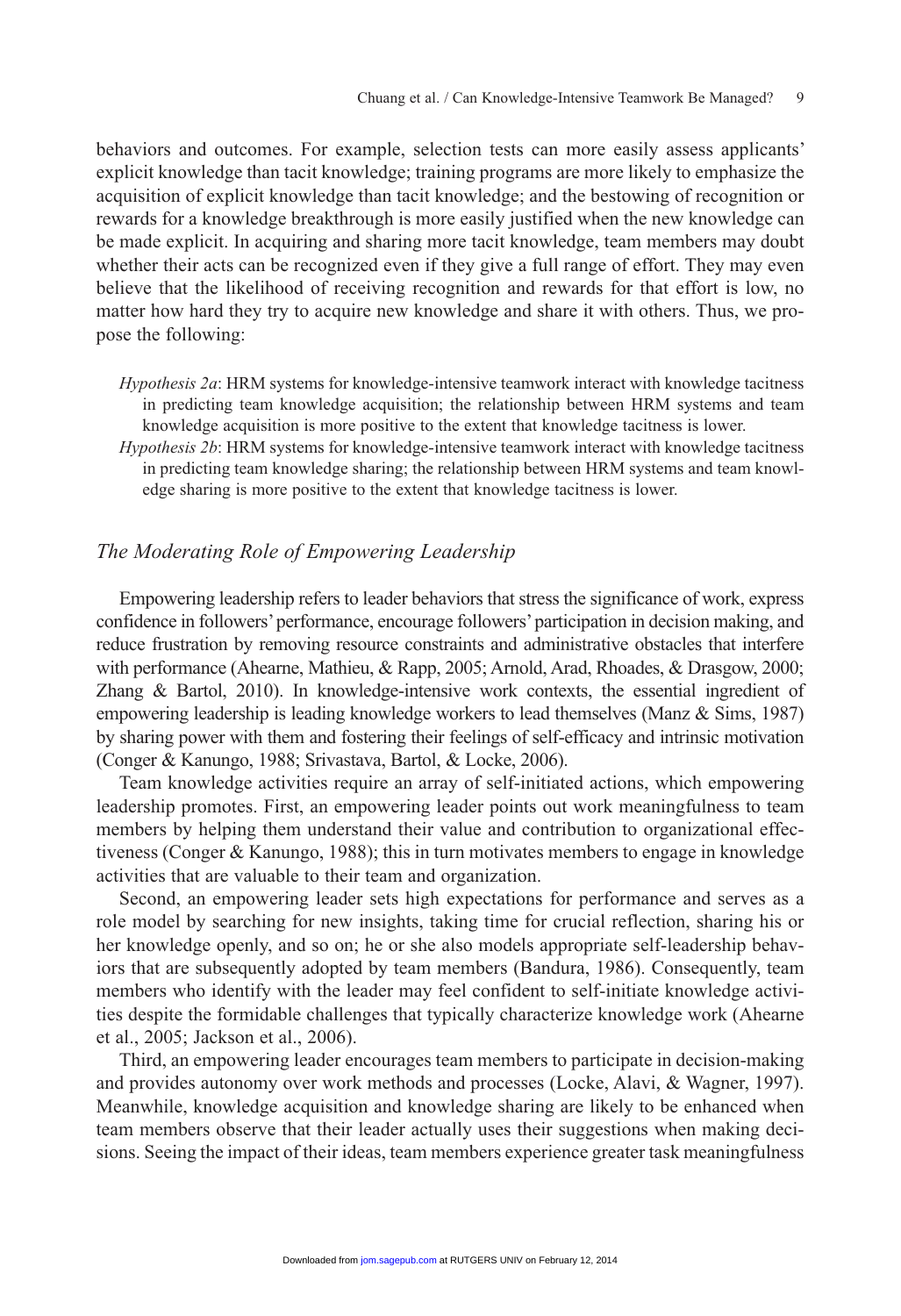(Kirkman & Rosen, 1999), which further encourages them to engage in acquiring and sharing relevant knowledge.

Last, an empowering leader teaches team members how to solve problems on their own and helps them see inadequacies in their knowledge, which in turn may prompt them to acquire new information and expertise. An empowering leader who coaches team members to solve problems together also facilitates knowledge sharing amongst them (Arnold et al., 2000). Meanwhile, by providing access to information necessary for task accomplishment, the leader empowers team members to search for solutions both within and outside the team and develop their knowledge through collaboration (Spreitzer, 1996). Consistent with these arguments, the empirical evidence reveals a positive relationship between leaders' empowerment behaviors and both team knowledge acquisition (Burke, Stagl, Klein, Goodwin, Salas, & Halpin, 2006) and team knowledge sharing (Srivastava et al., 2006).

In this study, we move forward and consider the potential joint effects of HRM systems and empowering leadership on team knowledge activities. Specifically, we argue that HRM systems for knowledge-intensive teamwork and empowering leadership are likely to function as substitutes for each other in their influence on team knowledge acquisition and team knowledge sharing.

Kerr and his collaborators (Howell, Dorfman, & Kerr, 1986; Kerr, 1977; Kerr & Jermier, 1978) argued that certain organizational conditions may substitute for or neutralize the effects of leader behaviors. According to the substitutes-for-leadership model, an HRM system designed to support knowledge acquisition and knowledge sharing can act as a leadership substitute (Podsakoff, MacKenzie, & Fetter, 1993). Turning this idea around, we argue that leadership behaviors can serve as substitutes for formal HRM systems. As Keller (2006) noted, R&D teams depict a context where the "substitutes" perspective might be particularly relevant because team members have extensive prior experience and training, are motivated internally, and engage in interesting work.

An empowering leader who enhances competencies, motivation, and/or opportunities for knowledge-intensive teamwork can act as a substitute for formal HRM systems and thereby weaken or neutralize the influence of HRM systems. For example, leaders who create a climate of empowerment (e.g., Kirkman & Rosen, 1999; Raub & Robert, 2010; Zhang & Bartol, 2010) contribute to autonomous motivation, which implies a sense of volition and choice (Gagné & Deci, 2005). When team members experience autonomous motivation to fulfill their needs for autonomy and competence (Sheldon, Turban, Brown, Barrick, & Judge, 2003), they are more willing to exert discretionary effort to acquire and share knowledge (Reinholt, Pedersen, & Foss, 2011).

HRM systems use formalized rules and routines that can produce team empowerment by providing clear direction and preventing ambiguity (Hempel, Zhang, & Han, 2012), whereas leader behaviors are a more proximal source for shaping empowerment perceptions of R&D members. Empowering leaders create the conditions that encourage and support knowledge acquisition and knowledge sharing through their direct interactions with team members. When the formal system is redundant with the informal interactions between team members and team leaders, the potential value of a well-designed HRM system may be reduced. Thus, we propose that HRM systems for knowledge-intensive teamwork would produce relatively less benefit for teams with empowering leaders, as follows: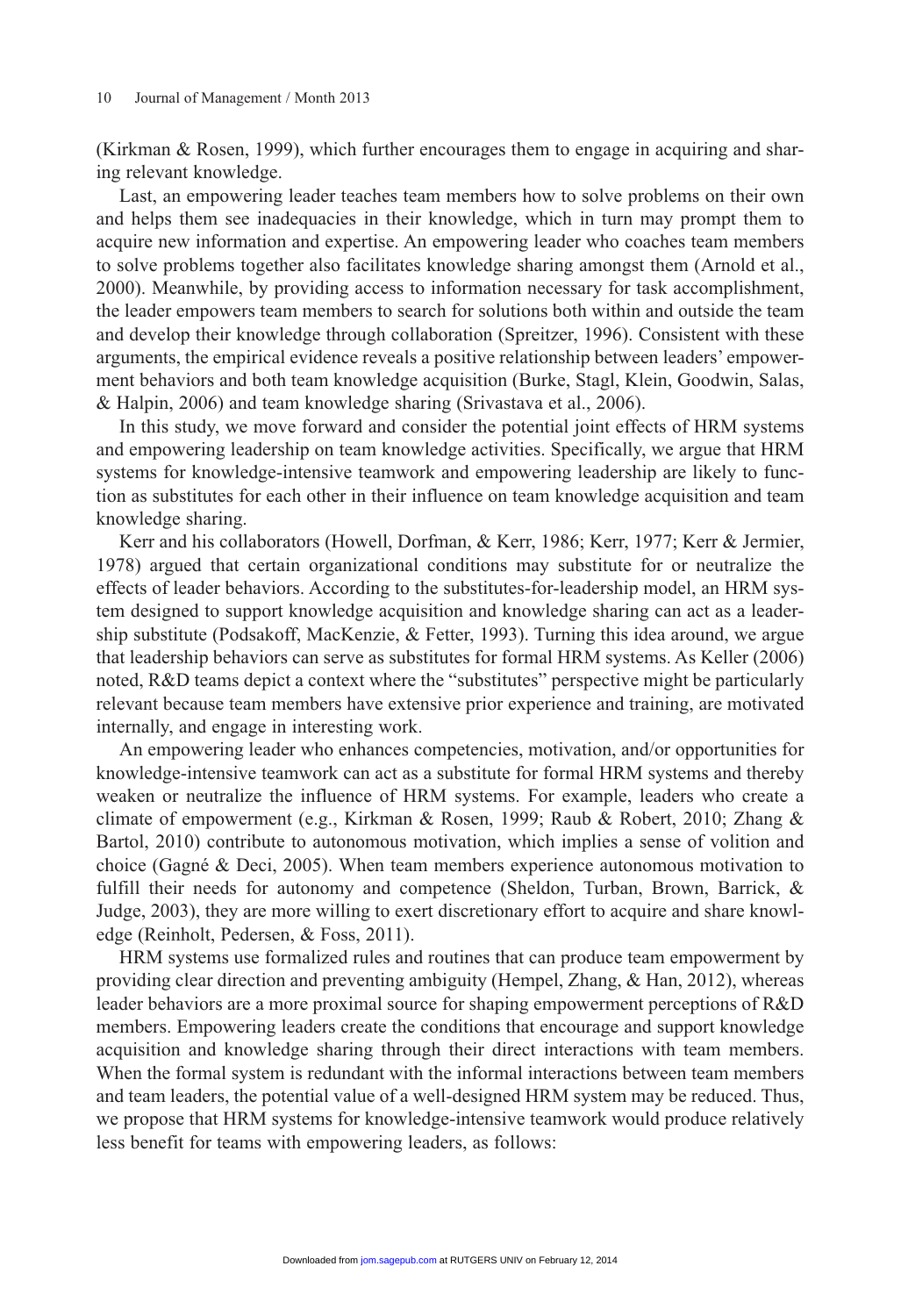- *Hypothesis 3a*: HRM systems for knowledge-intensive teamwork interact with empowering leadership in predicting team knowledge acquisition; the relationship between HRM systems and team knowledge acquisition is more positive to the extent that empowering leadership is lower.
- *Hypothesis 3b*: HRM systems for knowledge-intensive teamwork interact with empowering leadership in predicting team knowledge sharing; the relationship between HRM systems and team knowledge sharing is more positive to the extent that empowering leadership is lower.

# **Method**

#### *Procedures and Sample*

We collected data from R&D employees and team leaders in firms in the information technology industry in Taiwan, which is among the most competitive in semiconductor, optoelectronics, and computer and peripheral devices manufacturing. Only firms employing more than 100 employees were contacted to participate in this study because they were more likely to implement formal HRM systems (Collins & Smith, 2006; Huselid, 1995).

We surveyed both team leaders and team members in order to minimize common method bias. Team leaders responded to a survey that asked them to describe HR practices, team knowledge acquisition, and team knowledge sharing. Team members responded to items used to assess knowledge tacitness and empowering leadership. Team leaders and team members both also provided information that was used to control for extraneous variables. Participants were Taiwanese and responded to surveys in the local language.

The 34 participating firms were from a variety of information technology sectors, including semiconductors ( $N = 17$  firms), optoelectronics ( $N = 9$  firms), computer electronics ( $N = 6$  firms), and telecommunications ( $N = 2$  firms). The firms ranged in age from 4 years to 35 years (Mean  $= 17.15$  years,  $SD = 7.39$ ), and ranged in size from 126 to 20,566 employees (Mean = 2,781 employees, *SD* = 4,898). Of the 34 firms, 31 were publicly listed.

After deleting 4 teams (accounting, human resources, and warehousing) not engaged in R&D work and 6 teams with fewer than three member respondents or with incomplete information, we were able to match 172 leader surveys (1 leader per team) with 826 member surveys for 172 teams in these 34 firms. The average number of participating teams per firm was 5.06 (Median  $= 5$ ,  $SD = 3.03$ , with a range of 3 to 20). The average number of member respondents per team was 4.80 (Median = 5, *SD* = 1.27, with a range of 3 to 10). We calculated a *within-team* response rate for each team by dividing the number of respondents by the number of team members (reported by the leader). A response rate of at least 50% was obtained for 72% of the 172 teams, and the average within-team response rate was 69%.

Of the 172 teams, the average team members reported by team leaders was 8.23 (*SD*  $= 4.26$ ), and the average team duration was 21.80 months (*SD* = 20.36). The demographic characteristics of individual team members were as follows: 76% were male; 31% had earned a master's degree, and 14% had earned a PhD; their average age was 31.38 years old  $(SD = 5.03)$ ; and their average tenure in the organization was 41.68 months  $(SD = 37.21)$ .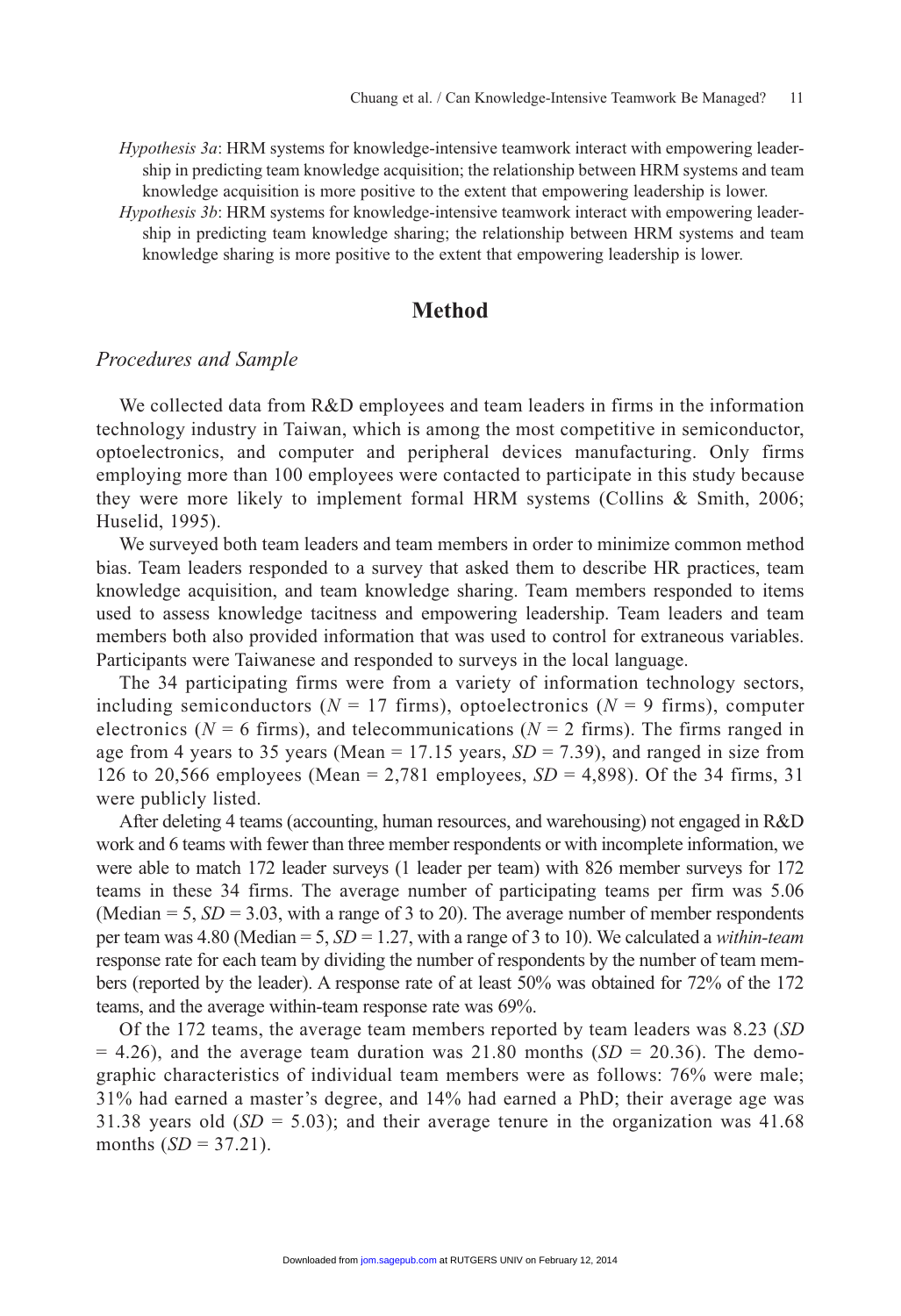#### *Measures*

For items adapted from published measures in other languages, back-translation procedures (Brislin, 1980) were followed. Items were answered on 7-point Likert-type scales (1 = "strongly disagree" to  $7$  = "strongly agree").

Prior to collecting the study data, we conducted interviews with HRM executives and team leaders at five semiconductor and software firms and a survey-based pilot study for the purpose of developing measures of team knowledge acquisition and team knowledge sharing and to translate the measure of empowering leadership. The pilot survey was completed by 252 professional employees of a large hospital in Taiwan. These professional knowledge workers were members of problem-solving teams (i.e., quality circles) whose responsibilities required them to engage in knowledge acquisition and knowledge sharing. The mean age of the participants was 36.84 years old; 66% were female; and 79% held a bachelor's degree or above.

#### *Constructs Measured Using Team Leaders' Responses*

#### *HRM systems for knowledge-intensive teamwork*

We developed items to assess HRM systems by drawing from prior studies of HR practices for knowledge workers (Collins & Smith, 2006; Lepak & Snell, 2002; Lopez-Cabrales et al., 2009), the theoretical arguments developed by Jackson et al. (2006), and information obtained during interviews with HRM executives and team leaders. A preliminary set of items was refined based on face validity evaluations made by 4 team leaders, 2 HRM scholars, and 2 HRM practitioners. The final measure included 15 items about enhancing competencies for knowledge-intensive teamwork ( $\alpha$  = .88), 10 items about enhancing motivation for knowledge-intensive teamwork ( $\alpha$  = .82), and 6 items about enhancing opportunities for knowledge-intensive teamwork ( $\alpha$  = .80), as shown in Appendix A. The introductory statement in the survey clearly asked team leaders to report actual HR practices of the firm toward knowledge workers and teams.

Asking multiple team leaders rather than HRM managers or other top executives to rate the firm's HRM systems fits our interest in firm-level HR practices and also has other benefits. The responses of team leaders likely reflect the HRM system as it is implemented in the firm rather than mere formal policies (Wright, Gardner, Moynihan, Park, Gerhart, & Delery, 2001). Further, using the reports of multiple teams in each firm enabled us to assess the inter-rater reliability of our HRM measure (Gerhart, Wright, & McMahan, 2000; Wright & Boswell, 2002).

Reflecting our focus on the overall HRM system and following previous research, we used a unitary HRM index based on the entire set of HR practices (e.g., see Collins & Smith, 2006; Datta et al., 2005; Gittell et al., 2010; Kehoe & Wright, 2013; Lawler et al., 2011; Liao et al., 2009; Sun et al., 2007; Takeuchi et al., 2009; Way, 2002; Wright, Gardner, Moynihan, & Allen, 2005; Wu & Chaturvedi, 2009). Our use of a unitary index was supported by good internal reliability for the measure ( $\alpha$  = .93) and the results of a principal components factor analysis (Chadwick et al., in press; Collins & Smith, 2006; Liao et al., 2009), which yielded only one factor with an eigenvalue greater than 1. In addition, the intercorrelations among the subscales assessing competency-,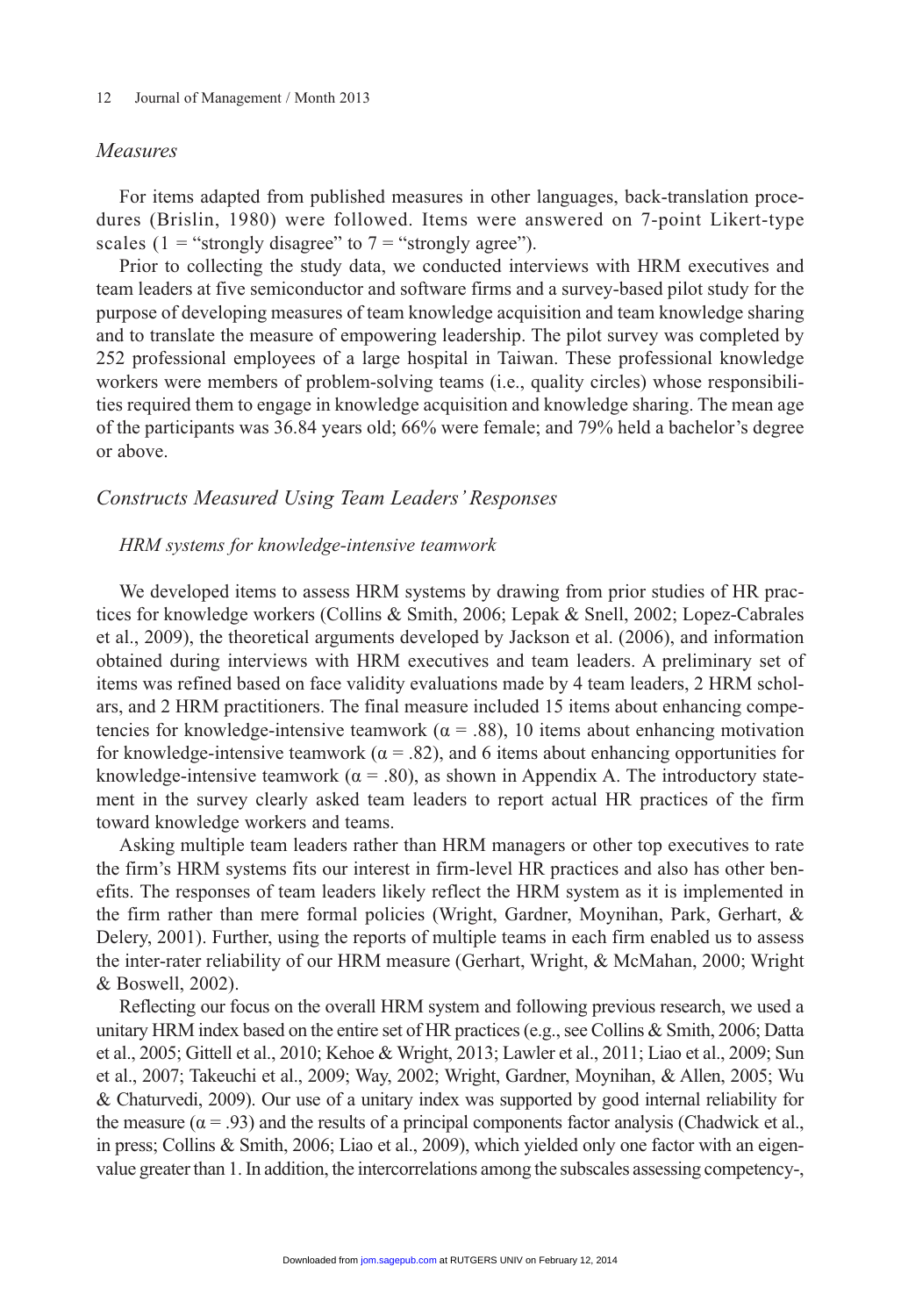motivation-, and opportunity-enhancing HR practices were substantial (Gittell et al., 2010; Wu & Chaturvedi, 2009), ranging from *r =*.73 to *r =* .75.

#### *Team knowledge acquisition*

To measure the extent to which the team as a whole acquired ideas, expertise, or advice from outside, team leaders responded to a four-item scale (shown in Appendix B), of which three items were adopted from Wong (2004) and one item was adapted from Ancona and Caldwell (1992)  $(\alpha = .84)$ . All items used "team" as the referent.

#### *Team knowledge sharing*

To measure the extent to which team members shared their special knowledge and expertise with others in their team, team leaders responded to a seven-item scale (shown in Appendix B), of which four items were adapted from Faraj and Sproull (2000) and three items were developed specifically for this study ( $\alpha$  = .90). Leaders were asked to rate the level of knowledge sharing for the entire team, and all items used "team" as the referent.

Although team knowledge acquisition and team knowledge sharing were correlated (*r* = .55,  $p \leq 0.01$ , they are theoretically distinguishable constructs. We conducted a confirmatory factor analysis (CFA) and used several criteria to examine their distinctiveness. Results of CFA showed a significant difference between the two-factor model and the one-factor model ( $\Delta \chi^2 = 138.21$ ,  $\Delta df = 1, p < .001$ ), and the two-factor model (RMSEA = .07, SRMR = .05, NNFI = .95, CFI = .96) fit the data better than the one-factor model (RMSEA = .17, SRMR = .10, NNFI = .75,  $CFI = .81$ ). In the two-factor model, the variance extracted estimates were .57 and .59, respectively, and both exceeded the squared path coefficient between these two constructs ( $\Phi^2 = .31$ ) (Fornell & Larcker, 1981). The phi coefficient was significantly less than 1 (standard error = .06). Finally, we used standard error to create a confidence interval around the correlation estimate between the two constructs and found that the confidence interval did not include a value of 1 (Jöreskog & Sörbom, 1993). Together, these analyses provided support for treating team knowledge acquisition and team knowledge sharing as two distinct constructs.

#### *Constructs Measured Using Team Members' Responses*

#### *Empowering leadership*

Team members provided descriptions of leaders' empowering leadership. Following Arnold et al. (2000) and Srivastava et al. (2006), we used 15 items corresponding to five dimensions: leading by example ( $\alpha$  = .81), participative decision making ( $\alpha$  = .82), coaching  $(\alpha = .88)$ , informing  $(\alpha = .93)$ , and showing concern  $(\alpha = .90)$ . A sample item is "the leader encourages our team members to express ideas/suggestions." The result of a CFA conducted to assess the validity of this measure confirmed the structure of five first-order factors plus an overall second-order factor ( $\chi^2$  = 638.56,  $df$  = 85,  $p$  < .001; RMSEA = .09, SRMR = .04, NNFI =  $.94$ , CFI =  $.95$ ). Because the second-order CFA supported the notion that the five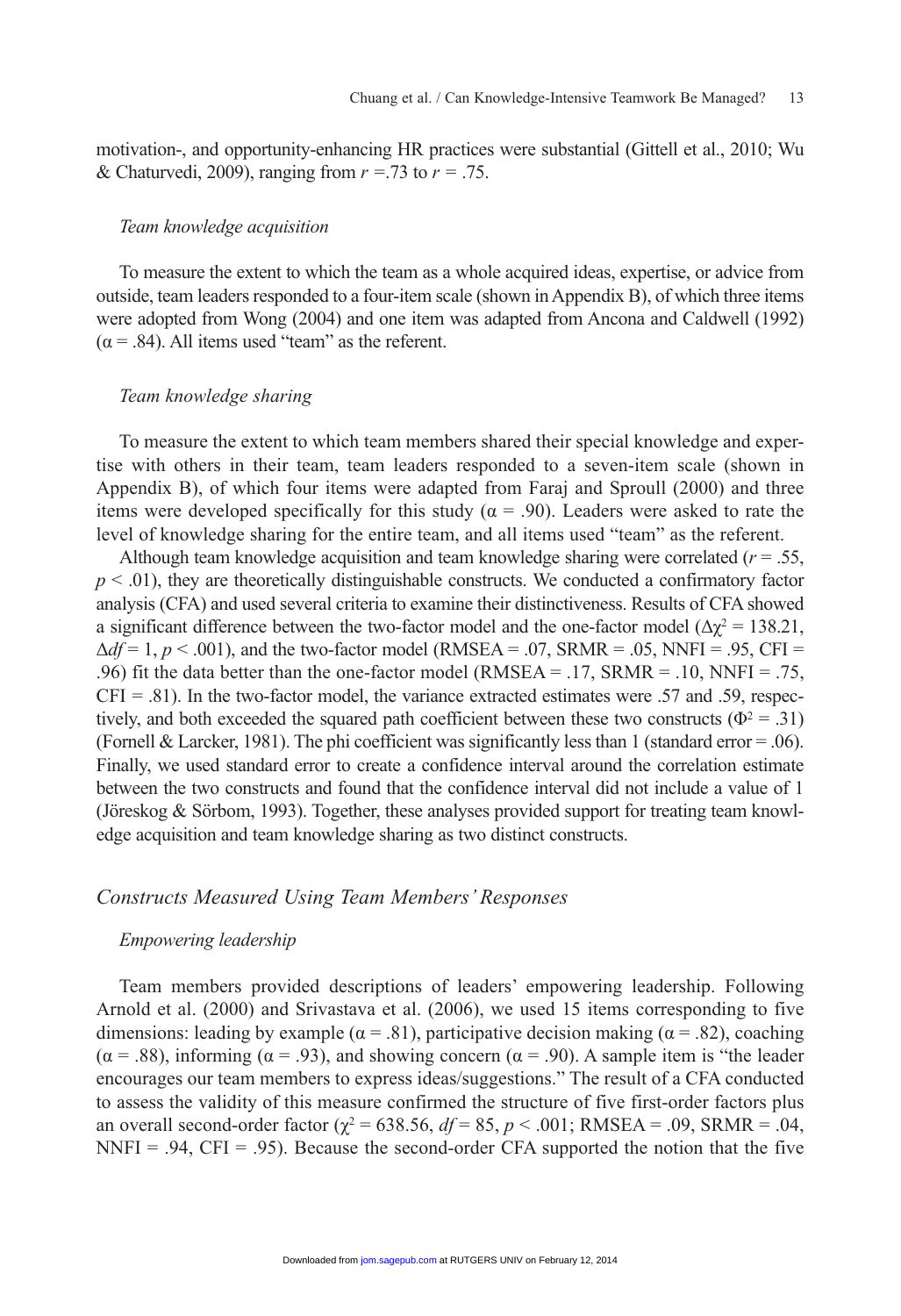dimensions collectively reflect the overall construct of empowering leadership, we averaged the scores of items to create a composite index ( $\alpha$  = .96).

#### *Knowledge tacitness*

Team members provided their assessment of knowledge tacitness using four items adapted from Zander and Kogut (1995) and one item developed for this study: "It is difficult to articulate the knowledge content of our team tasks." All items used "team" as the referent  $(α = .83)$ .

#### *Control variables*

We included several control variables when testing our hypotheses. At the firm level, we controlled for *firm age* (the number of years since the firm was established) and *firm size* (using the natural logarithm of the number of employees as a proxy), because they may be associated with the use of more progressive HR practices such as those that support knowledge-intensive teamwork (Collins & Smith, 2006; Datta et al., 2005; Jackson & Schuler, 1995). At the team level, we included *team size* (the actual number of team members, as reported by team leaders) because it can influence intra-team communication (Ancona & Caldwell, 1992) and also because larger teams may have more knowledge resources (Zellmer-Bruhn & Gibson, 2006). We also controlled for *team meeting frequency* per week because teams that meet less often are vulnerable to process losses (Gibson & Cohen, 2003); face-to-face meetings promote team cohesion and mutual accountability, which may enhance team learning (Kirkman, Rosen, Tesluk, & Gibson, 2004). Finally, although the R&D teams we studied were presumed to work interdependently, we adopted a conservative strategy of controlling for this variable. *Team interdependence* refers to the extent to which team members cooperate and work interactively to complete their tasks (Stewart & Barrick, 2000) and is known to influence team dynamics in a variety of ways (e.g., Kozlowski & Bell, 2003). We measured interdependence with three items ( $\alpha$  = .75) from Campion, Medsker, and Higgs (1993).

#### *Data Aggregation*

Data collected from individuals were aggregated to firm and team levels of analysis. To investigate the appropriateness of aggregating responses to each level, we computed the appropriate  $r_{\text{wg}(J)}$  values using a uniform distribution as the null distribution (James, Demaree, & Wolf, 1984) and the intra-class correlation (ICC) coefficients (Bliese, 2000).

#### *Aggregation to the firm level of analysis*

Our index assessing firm-level HRM systems used responses of team leaders. The  $r_{\text{wg(J)}}$  values for the firm-level HRM index ranged from .84 to .99, with a mean of .97.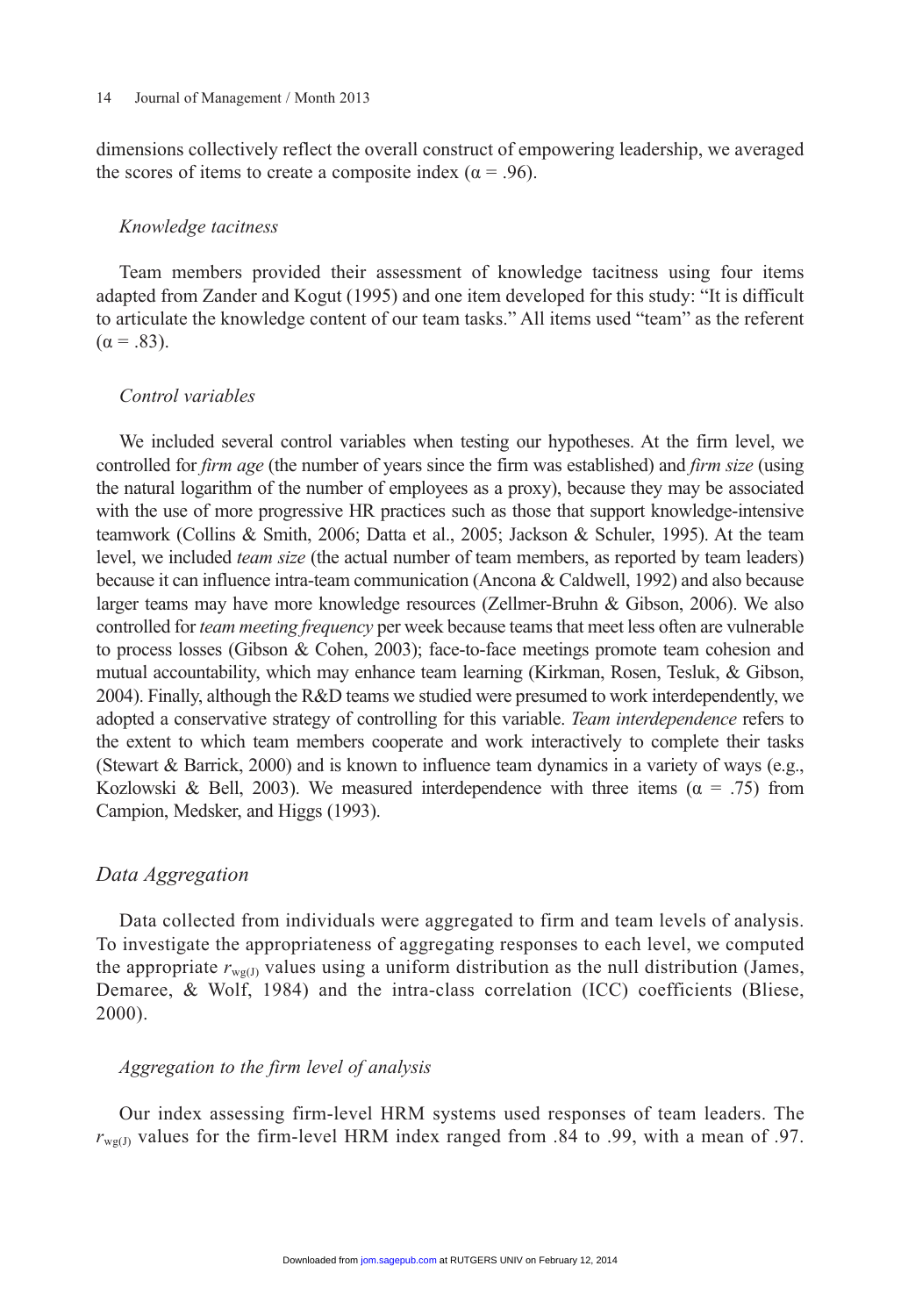| Variables                                           | M    | SD                          | 1                           | 2                                 | 3       | 4      | 5   | 6             | 7               | 8            | 9 |
|-----------------------------------------------------|------|-----------------------------|-----------------------------|-----------------------------------|---------|--------|-----|---------------|-----------------|--------------|---|
| Firm-level variables                                |      |                             |                             |                                   |         |        |     |               |                 |              |   |
| 1. Firm age                                         |      | 17.15 7.39                  |                             |                                   |         |        |     |               |                 |              |   |
| 2. Firm size                                        |      | 2.781 4.898                 | .19                         |                                   |         |        |     |               |                 |              |   |
| 3. HRM systems for knowledge-<br>intensive teamwork |      | $4.97 \quad 0.49 \quad -11$ |                             | .26                               |         |        |     |               |                 |              |   |
| Team-level variables                                |      |                             |                             |                                   |         |        |     |               |                 |              |   |
| 4. Team size                                        |      |                             | $8.19$ $4.22$ $-22^*$ $-01$ |                                   | $22**$  |        |     |               |                 |              |   |
| 5. Team meeting frequency                           |      | 2.18 2.73                   | .02                         | .11                               | $-.03$  | .07    |     |               |                 |              |   |
| 6. Team interdependence                             |      | $5.38$ 0.45 $-.04$          |                             | $-.08$                            | $-.07$  | .06    | .04 |               |                 |              |   |
| 7. Knowledge tacitness                              | 3.67 |                             | $0.50 - 02$                 | .13                               | .01     | $-.11$ |     | $-0.5 - 32**$ |                 |              |   |
| 8. Empowering leadership                            |      |                             |                             | 5.39 $0.55 - 17^* - 34^{**} - 07$ |         | .03    | .01 |               | $.44** - .28**$ |              |   |
| 9. Team knowledge acquisition                       | 5.19 |                             | $0.87 - 14$                 | $-.03$                            | $.22**$ | .04    | .14 | .05           | $-.07$          | .10          |   |
| 10. Team knowledge sharing                          |      | $5.59 \quad 0.73 \quad -13$ |                             | $-.16*$                           | .13     | $-.09$ | .09 | .09           | $-.11$          | $.33**.55**$ |   |

**Table 1 Means, Standard Deviation, and Correlations**

*Note*:  $N = 162$  teams in 34 firms. The reported values of team-level variables are for 162 teams, after excluding those teams with low inter-rater agreement. Firm age indicates the number of years since the firm was established. Firm size was calculated as the natural logarithm of the number of employees, but the reported mean and standard deviation are original numbers. Correlations between firm-level and team-level variables are cross-level when the values of firm age, firm size, and HRM systems were assigned to each team in the same firm. \**p* < .05. \*\**p* < .01 (two-tailed test).

The values of  $\text{ICC}(1)$  and  $\text{ICC}(2)$  were .28 and .66, respectively. These statistics supported the aggregation of HRM scores and appropriately reflected the concept of firmlevel HRM systems.

#### *Aggregation to the team level of analysis*

For the three team-level variables rated by team members, the mean  $r_{wg(J)}$  values were .81 for knowledge tacitness, .91 for empowering leadership, and .83 for team interdependence. The ICC(1) values pertaining to knowledge tacitness, empowering leadership, and team interdependence were .18, .19, and .20, respectively, and the ICC(2) values of knowledge tacitness, empowering leadership, and team interdependence were .51, .53, and .54, respectively. Taken together, these statistics showed acceptable levels of inter-rater agreement and reliability to justify data aggregation to the team level.

Although the mean values of  $r_{\text{wg}(J)}$  generally supported our data aggregation, variance existed around the means, suggesting that some teams might lack sufficient agreement among team members' ratings. When we examined the distribution of  $r_{\text{wg}(J)}$  values across teams, we found unacceptably low inter-rater agreement for some teams, using .50 as a cut-off for lack of agreement (LeBreton & Senter, 2008). Because aggregated measures with low within-team agreement may lack construct validity (Klein, Conn, Smith, & Sorra, 2001), we dropped 10 teams with  $r_{\text{wg(J)}}$ values below .50, yielding the final sample of 162 teams for subsequent hypotheses testing. To test the robustness of our results (reported below), we conducted supplemental analyses using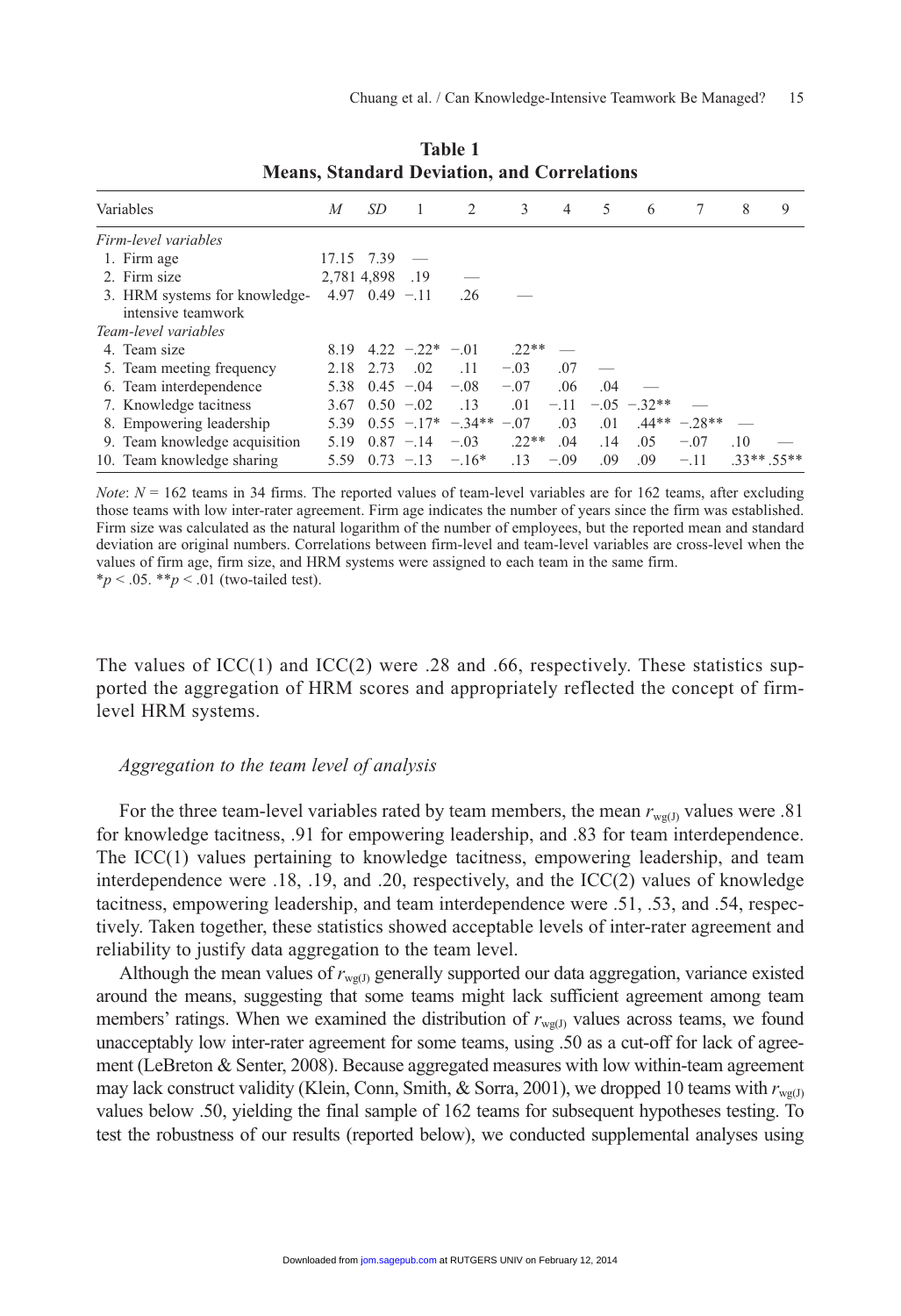|                                                                                |           | Team Knowledge Acquisition | Team Knowledge Sharing |           |           |           |  |
|--------------------------------------------------------------------------------|-----------|----------------------------|------------------------|-----------|-----------|-----------|--|
| Variables                                                                      | Model 1   | Model 2                    | Model 3                | Model 4   | Model 5   | Model 6   |  |
| Intercept                                                                      | $5.22***$ | $5.25***$                  | $5.25***$              | $5.64***$ | $5.62***$ | $5.61***$ |  |
| Firm-level variables                                                           |           |                            |                        |           |           |           |  |
| Firm age                                                                       | $-0.02$   | $-0.01$                    | $-0.01$                | $-0.01$   | $-0.01$   | $-0.01$   |  |
| Firm size                                                                      | 0.18      | 0.06                       | 0.04                   | 0.10      | 0.09      | 0.08      |  |
| HRM systems for knowledge-intensive<br>teamwork                                |           | $0.48**$                   | $0.47**$               |           | $0.37*$   | $0.38**$  |  |
| Team-level variables                                                           |           |                            |                        |           |           |           |  |
| Team size                                                                      | $-0.01$   | $-0.01$                    | $-0.02$                | $-0.04*$  | $-0.02$   | $-0.03$   |  |
| Team meeting frequency                                                         | 0.03      | 0.03                       | 0.04                   | 0.02      | $0.02*$   | $0.02*$   |  |
| Team interdependence                                                           | $-0.07$   | 0.08                       | 0.10                   | $-0.05$   | $-0.19$   | $-0.18$   |  |
| Knowledge tacitness                                                            |           | 0.09                       | 0.13                   |           | 0.01      | 0.03      |  |
| Empowering leadership                                                          |           | $-0.13$                    | $-0.11$                |           | $0.31*$   | $0.32*$   |  |
| Cross-level interactions                                                       |           |                            |                        |           |           |           |  |
| HRM systems for knowledge-intensive<br>teamwork $\times$ knowledge tacitness   |           |                            | $-0.47*$               |           |           | $-0.26$   |  |
| HRM systems for knowledge-intensive<br>teamwork $\times$ empowering leadership |           |                            | $-0.58*$               |           |           | $-0.54**$ |  |
| Level 1 residual variance $(\sigma^2)$                                         | 0.52      | 0.46                       | 0.45                   | 0.30      | 0.24      | 0.24      |  |
| Pseudo $R^2$                                                                   | 0.12      | 0.22                       | 0.24                   | 0.17      | 0.34      | 0.34      |  |

# **Table 2 Results of Hierarchical Linear Modeling for Team Knowledge Acquisition and Team Knowledge Sharing**

*Note*:  $N = 162$  teams in 34 firms. Firm age indicates the number of years since the firm was established. Firm size was calculated as the natural logarithm of the number of employees. Entries for the predicting variables are estimations of the fixed effects with robust standard errors. All variables were grand-mean centered.

 $**p* < .05.$   $**p* < .01.$   $**p* < .001.$ 

only teams that met a more conservative criterion for  $r_{\text{wg}(J)} = .70$  or above. The results for the smaller, more restricted sample were very similar. Thus, we report the results for analyses conducted using the 162 teams with moderate to high inter-rater agreement (LeBreton & Senter, 2008) and excluding teams with  $r_{\text{wg}(J)}$  values below .50.

## *Analytical Strategy*

Our theoretical model and multilevel data set encompass employees who are nested within teams, which are nested within firms, so we conducted two-level hierarchical linear modeling (Raudenbush & Bryk, 2002) to test our hypotheses.

# **Results**

Table 1 presents the means, standard deviations, and correlations for our study variables. Table 2 provides the results of hierarchical linear modeling for the outcomes of team knowledge acquisition and team knowledge sharing.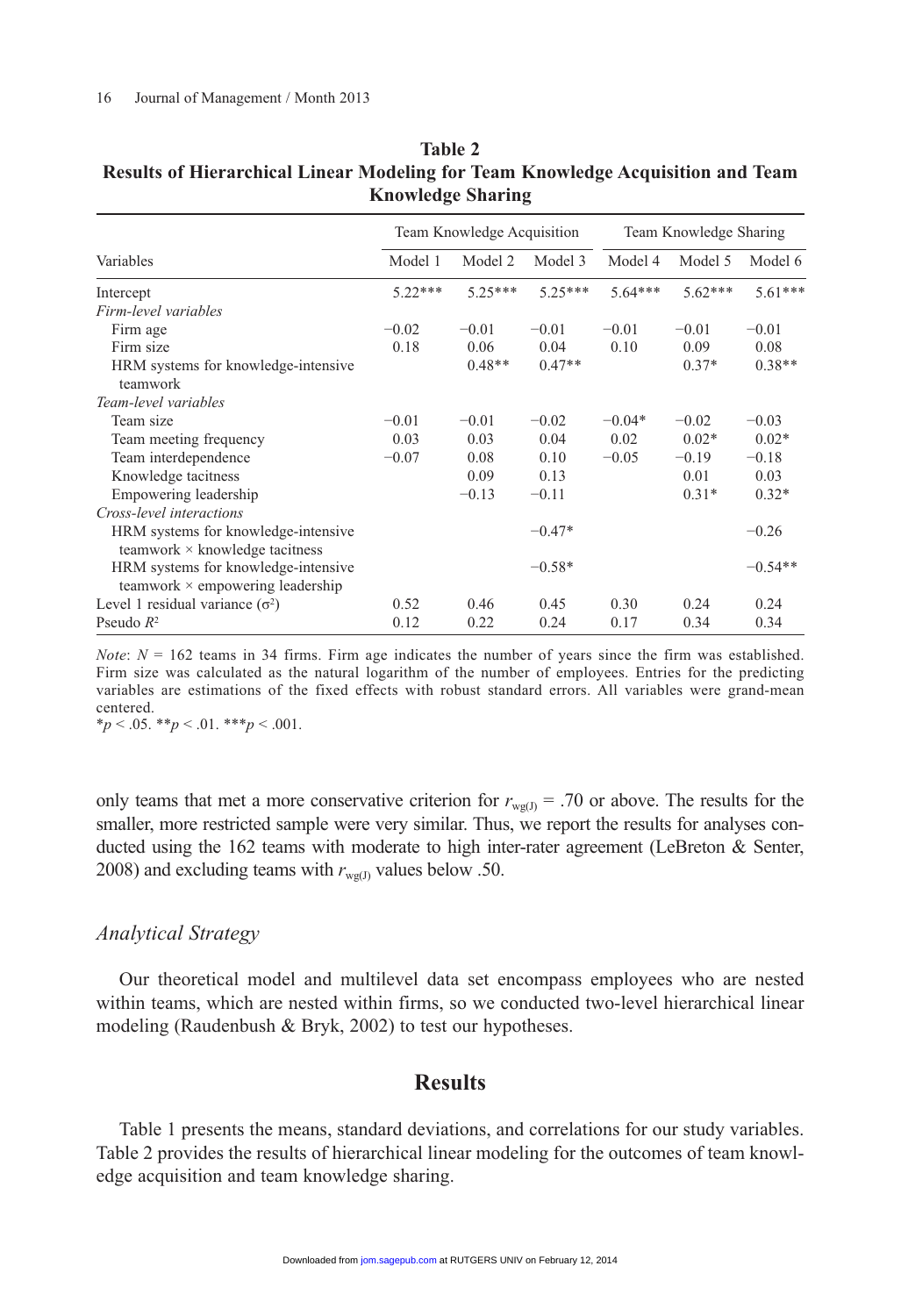Hypotheses 1a and 1b proposed that HRM systems for knowledge-intensive teamwork would be positively related to team knowledge acquisition and team knowledge sharing. As shown in Models 2 and 5 of Table 2, the relationships between HRM systems and team knowledge acquisition ( $\gamma$  = .48,  $p$  < .01) and team knowledge sharing ( $\gamma$  = .37,  $p$  < .05) were positive and significant. Thus, Hypotheses 1a and 1b were both supported.

Hypotheses 2a and 2b stated that HRM systems for knowledge-intensive teamwork would interact with knowledge tacitness to predict team knowledge acquisition and team knowledge sharing. As shown in Model 3 of Table 2, the interaction of HRM systems with knowledge tacitness was significantly and negatively related to team knowledge acquisition (*γ* = –.47, *p* < .05). We used the techniques developed by Preacher, Curran, and Bauer (2006) to test the significance of simple slopes and plotted the relationship between HRM systems and team knowledge acquisition at one standard deviation above and below the mean of knowledge tacitness (Aiken  $\&$ West, 1991). Figure 2 shows the plot of the interaction. The simple slope for HRM systems was significantly positive under conditions of low knowledge tacitness ( $\gamma = .68$ ,  $t = 3.28$ ,  $p < .01$ ), whereas the slope was nonsignificant under conditions of high knowledge tacitness ( $\gamma$  = .33,  $t$  = 1.17, *n.s.*), providing support for Hypothesis 2a. However, as presented in Model 6 of Table 2, the interaction of HRM systems with knowledge tacitness was not significantly related to team knowledge sharing ( $\gamma = -26$ , *n.s.*), failing to support Hypothesis 2b.

Hypotheses 3a and 3b stated that HRM systems for knowledge-intensive teamwork would interact with empowering leadership in predicting team knowledge acquisition and team knowledge sharing. As shown in Model 3 of Table 2, the interaction of HRM systems with empowering leadership was significantly and negatively related to team knowledge acquisition ( $\gamma = -.58$ ,  $p < .05$ ). As depicted in Figure 3, HRM systems and team knowledge acquisition were positively associated with each other under conditions of low empowering leadership ( $\gamma$  = .68,  $t$  = 2.50,  $p$  < .05) but not under conditions of high empowering leadership (*γ* = .41, *t* = 1.84, *n.s.*). Thus Hypothesis 3a was supported. On the other hand, as presented in Model 6 of Table 2, the interaction of HRM systems with empowering leadership was significantly and negatively related to team knowledge sharing ( $\gamma = -.54$ ,  $p < .01$ ). As shown in Figure 4, HRM systems and team knowledge sharing were positively associated with each other under conditions of low empowering leadership ( $\gamma = .67$ ,  $t = 2.80$ ,  $p < .01$ ), but not under conditions of high empowering leadership ( $\gamma$  = .15,  $t$  = 0.78, *n.s.*). Thus, Hypothesis 3b was supported.

#### **Discussion**

Integrating past research and theorizing on strategic HRM, empowering leadership, and knowledge-based competition, we developed a multilevel framework for understanding the management of knowledge-intensive teamwork and tested it with multisource data collected from 162 R&D teams in 34 information technology firms. The results generally supported our research model (illustrated in Figure 1). Briefly, we found higher levels of team knowledge acquisition and team knowledge sharing for R&D teams working in firms with HRM systems designed to support knowledge-intensive teamwork. Our results also showed that strategically aligned HRM systems were most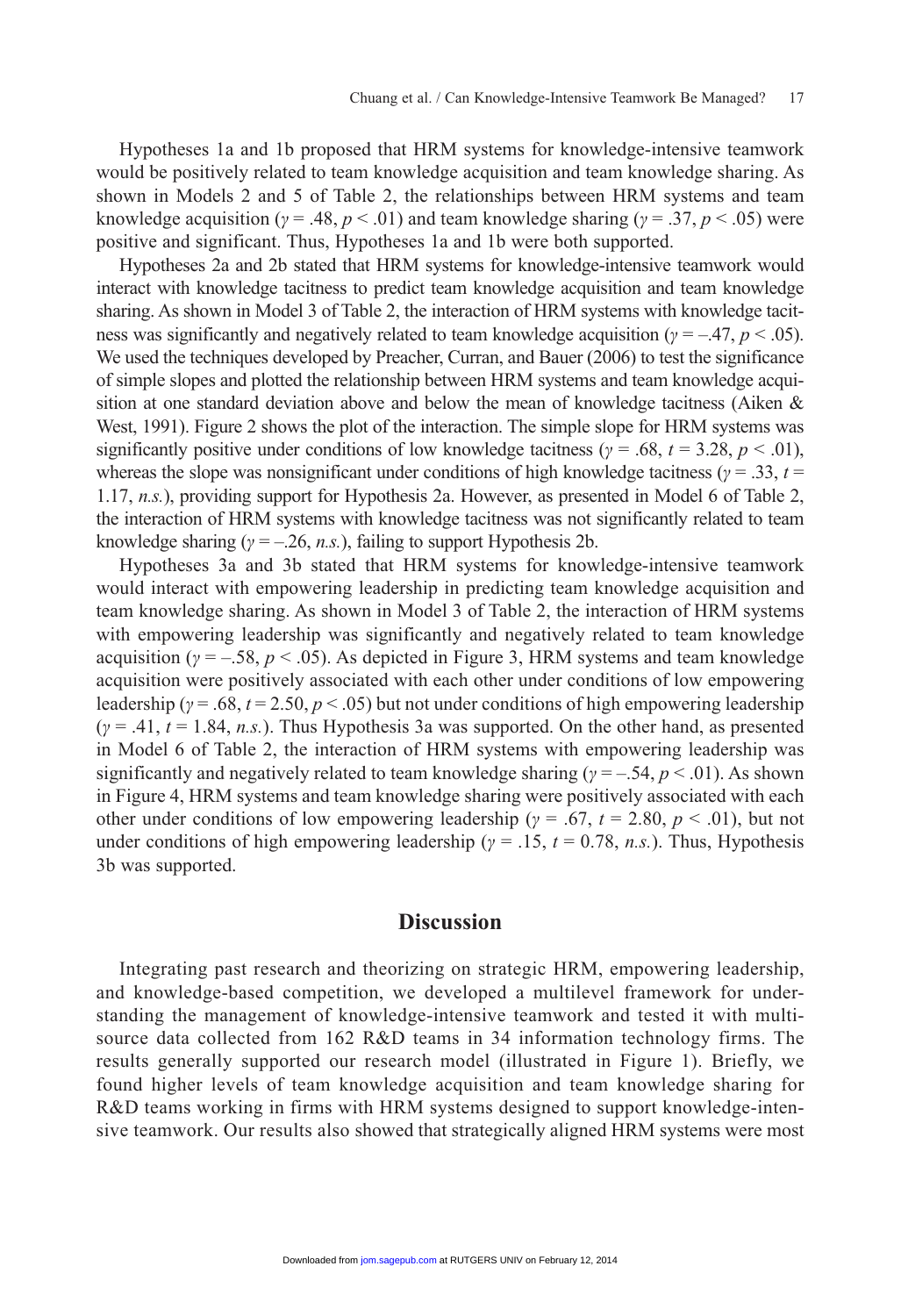

**Figure 2 Interaction of HRM Systems and Knowledge Tacitness on Team Knowledge** 

 $*^*p < .01$ .

**Figure 3 Interaction of HRM Systems and Empowering Leadership on Team Knowledge Acquisition**



 $*_{p}$  < .05.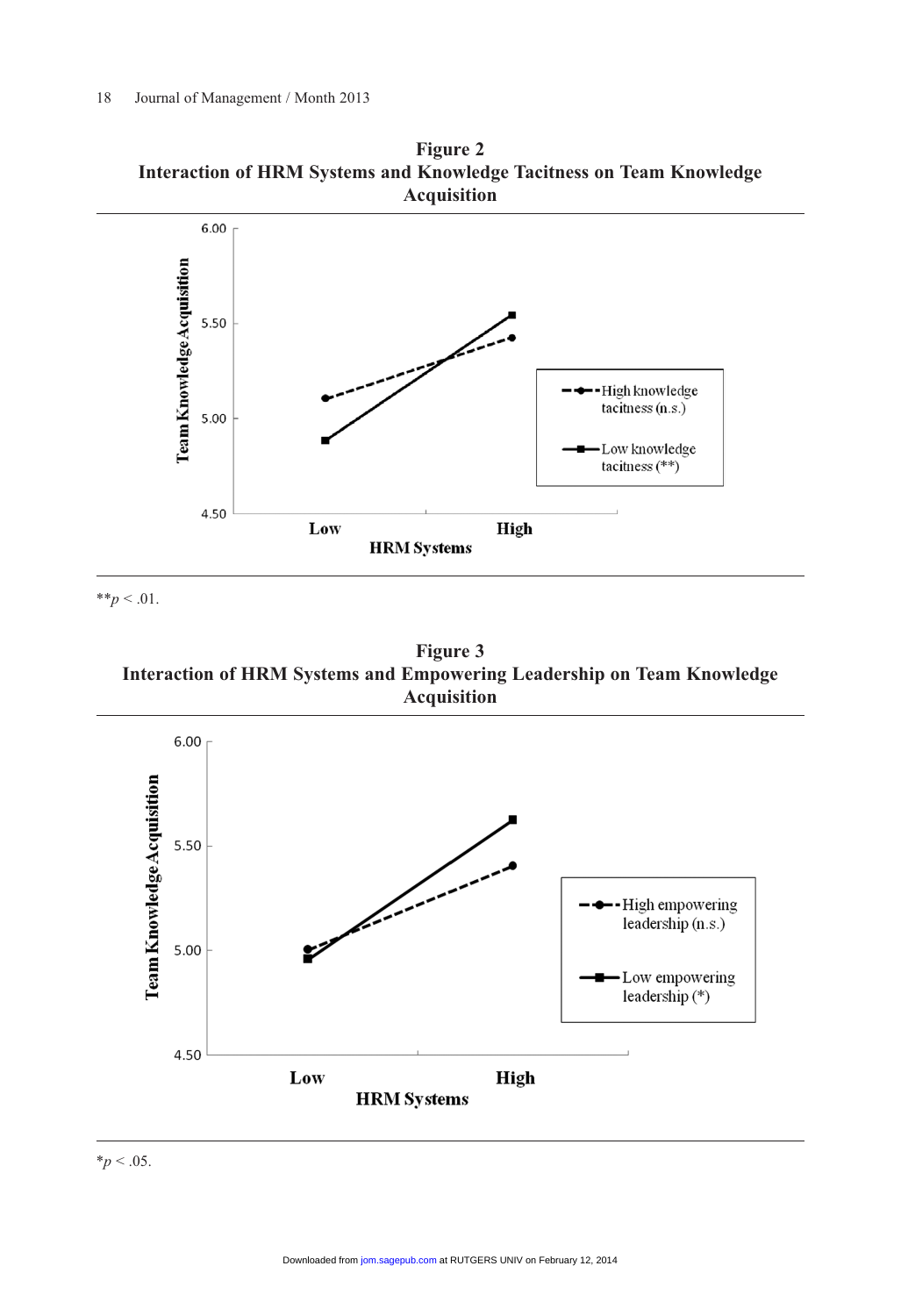**Figure 4 Interaction of HRM Systems and Empowering Leadership on Team Knowledge Sharing**



#### $**_p < .01$ .

strongly associated with knowledge activities in the absence of an empowering team leader and for teams engaged in work that involved relatively less tacit knowledge.

# *Limitations*

Before discussing important theoretical and practical implications, we acknowledge that our findings should be cautiously interpreted, as this study is not without limitations. First, although we attempted to minimize potential common method bias by collecting data from two sources (team leaders and members), our measures of HRM systems and team knowledge activities were rated by the same source. Nonetheless, the threat of same-source bias is limited for three reasons: First, our firm-level measure of HRM systems was created by aggregating the responses of several team leaders within a firm, whereas team knowledge activities were assessed for specific teams in each firm. Second, the items used to measure these constructs clearly referred to different target entities. Third, the interactive effects we observed involved measures from different sources, and thus our key findings cannot be due to same-source bias (Schmitt, 1994).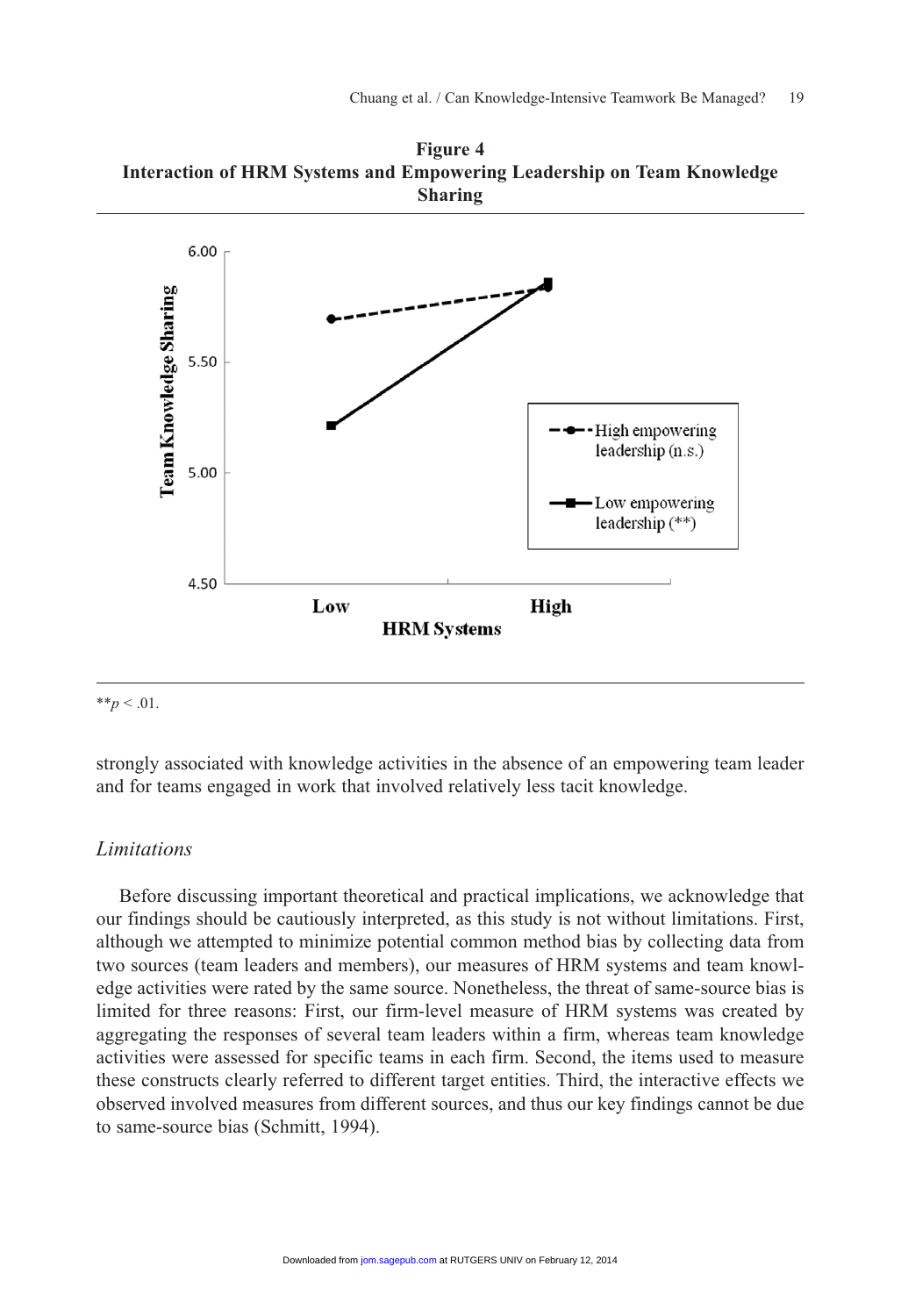As with most survey-based studies, not everyone we invited to participate responded. Supplemental analyses that we conducted to ensure the robustness of our results found that dropping teams with lower response rates (i.e., below 50%) did not significantly change our conclusions. Nevertheless, we cannot rule out the possibility of self-selection bias. Also, the number of raters can affect the magnitude of  $r_{\text{wg(J)}}$  values (LeBreton & Senter, 2008); a small number of respondents in some teams might have attenuated the inter-rater agreement values and introduced measurement error. Such problems may have reduced our ability to detect some "true" relationships.

The cross-sectional design of our study limits our ability to infer causality, but we believe it is less plausible that organizations developed HRM systems for knowledge-intensive teamwork as a response to having teams that engage in more knowledge activities versus the reverse causal ordering that we proposed. If R&D teams were freely engaging in desired knowledge activities in the absence of a supportive HRM system, there would be little reason to invest in an HRM system to induce those behaviors. Also, by including several control variables in our analyses, we sought to reduce the spurious influences. Nonetheless, longitudinal designs are required to firmly establish causality.

Finally, the sample we studied reflected our specific goal of illuminating the dynamics of knowledge-intensive teamwork within the context of R&D units in the information technology industry. To the extent that knowledge is becoming more pivotal for firms across a variety of industries, our conceptualization of HRM systems may eventually prove useful for firms in other industries (Collins & Smith, 2006) that rely on other types of knowledgeintensive teamwork. We encourage others to engage in similar research in a variety of other contexts in order to establish the generalizability of these results.

#### *Contributions of Our Research*

Our research offers several theoretical implications and practical contributions. Here we summarize the major contributions before elaborating a bit about each one. First, our multilevel model begins to fill a hole in the strategic HRM literature, which has largely ignored the challenge of developing HRM systems that take seriously the proliferation of team-based organizational structures. Focusing on R&D teams, this study advances our understanding of how HRM systems can shape meso-level phenomena and bridges the macro-micro divide that characterizes management research (Hitt et al., 2007; Wright & Boswell, 2002). Second, this study examined the boundaries and limitations of HRM systems to provide theoretical refinement to the basic logic that dominates strategic HRM studies of so-called high-performance work systems (cf. Boyd et al., 2012) and to extend and enrich our understanding of the interplay between strategic HRM systems, leader effectiveness, and types of knowledge. Finally, although our results should be replicated before they are used to make bold prescriptions to practicing managers, we nevertheless include speculations about the practical implications of our research.

#### *HRM systems for knowledge-intensive teamwork*

Despite an explosion of management research on knowledge-based competition during the past two decades since Peter Drucker published his thoughtful book titled *Post-Capitalist*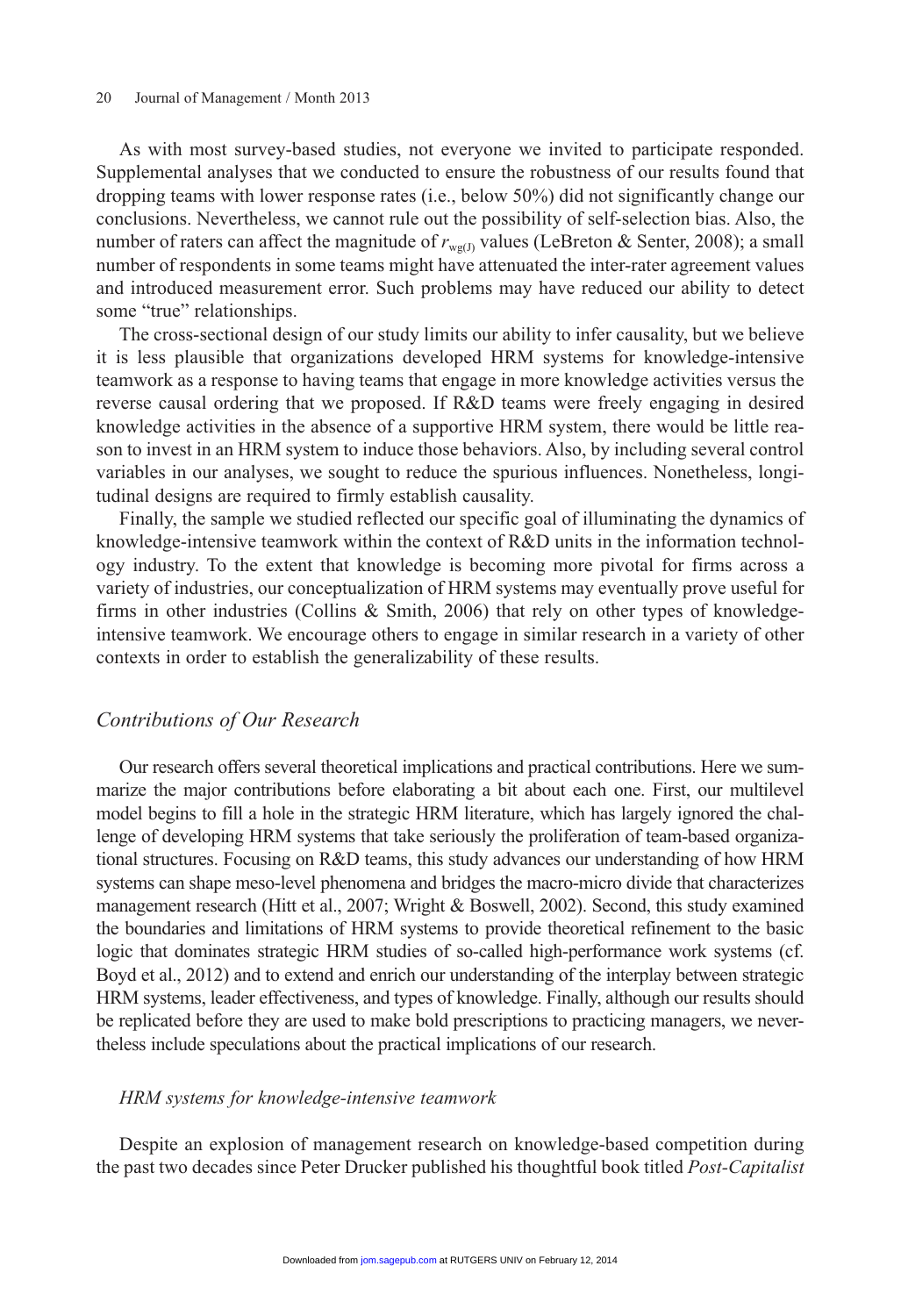*Society* (Drucker, 1993), little empirical evidence has accumulated about the role that HRM systems play in firms competing on the basis of knowledge, and the extant strategic HRM literature offers little guidance for designing HRM systems that promote effective teamwork. The few relevant studies we located examined the linkages between HRM systems and the reactions of individual employees (e.g., Jensen et al., in press; Takeuchi et al., 2009; Wu & Chaturvedi, 2009) while remaining silent about how HRM systems can improve teamwork in general and knowledge-intensive teamwork in particular. As team scholars have pointed out repeatedly (e.g., see Hempel et al., 2012; Mathieu, Maynard, Rapp, & Gilson, 2008; Stewart, 2010), advancement in our understanding of how contextual factors influence team dynamics is sorely needed, and this study is a small step in that direction.

#### *Context matters: Knowledge attributes*

Our findings indicate that HRM systems were more effective in shaping the acquisition of more explicit knowledge and less effective in shaping the subtle, less observable, and often unmeasured behaviors involved in acquiring tacit knowledge. For example, the knowledge needed to develop a low-end cellular phone is easier to articulate (less tacit) than the knowledge needed to develop a stylish and sophisticated high-end smart phone. HR practices can be effectively used to motivate and provide opportunities for employees to acquire such less tacit knowledge. By contrast, the knowledge required to design a stylish and stunning new smart phone is more tacit. In part because tacit knowledge is difficult to articulate, observe, and evaluate, it is less subject to control through formal HRM systems.

Although we predicted otherwise, our results indicate that HRM systems supporting knowledge-intensive teamwork were equally effective in promoting team knowledge sharing regardless of the degree to which tacit knowledge was involved. Tacit knowledge is a source of competition within as well as between firms (Kachra & White, 2008). For example, the know-how involved in the design of an appealing smart phone is both highly tacit and of considerable value, imbuing it with strategic significance. Thus, those who have such knowledge may be unwilling to reveal it. Yet our results suggest that well-designed HRM systems effectively reduced the influence of political forces and the knowledge-hoarding inclinations of team members while strengthening the influence of performance requirements and motivating employees to share tacit knowledge for the benefit of their team.

Additional research is needed to illuminate the specific processes through which HRM systems encourage and support the sharing of tacit and explicit knowledge. Such research should examine the role of specific practices in shaping both individual behaviors and internal team dynamics, for knowledge sharing is an internal integration activity for teams. Although individual team members may feel inclined to hoard their tacit knowledge because of a fear that sharing what they know will result in power loss, their inclinations can be blunted by an HRM system that promotes and supports knowledge sharing through performance evaluations, rewards, resource distribution, and promotion. Together, an HRM system and effective leadership should send the message that sharing tacit knowledge enhances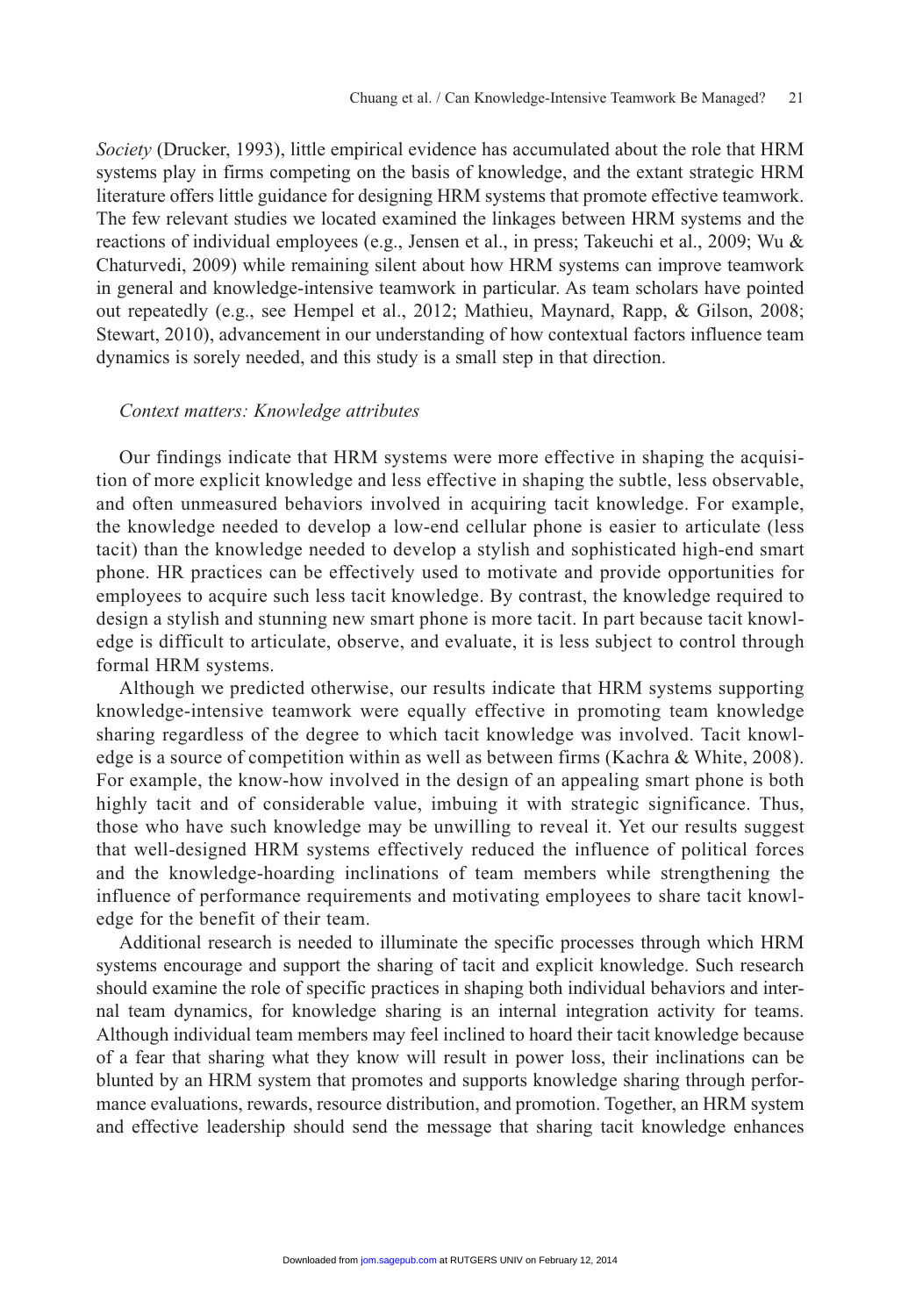rather than lessens one's personal status; knowledge sharing should be loudly applauded. Because both the provider and the recipient involved in knowledge sharing are attached to the same team, common goals may override the competitive forces that cause knowledge hoarding (Kozlowski & Bell, 2003). When HRM systems send clear messages that knowledge sharing is positively evaluated and rewarded, collective team identification (Van der Vegt & Bunderson, 2005) may enhance team members' willingness to share what they know, even including tacit knowledge. Understanding the specific social and psychological dynamics through which HRM systems influence knowledge activities will be advanced by future research that focuses on those processes. Likewise, future research should explore other potential means for facilitating the acquisition of tacit knowledge since the power of HRM systems appears to be constrained by knowledge tacitness.

#### *Context matters: Empowering leadership*

We also found that leadership styles created contextual conditions that influence the usefulness of HRM systems for knowledge-intensive teamwork. The strategic HRM literature argues persuasively that HR practices can influence the behaviors of employees engaged in knowledge work (e.g., Collins & Smith, 2006; Lopez-Cabrales et al., 2009); likewise, the leadership literature argues persuasively that leader behaviors can facilitate knowledge work (e.g., Burke et al., 2006; Srivastava et al., 2006). Yet these two streams of scholarship have evolved to their current mature states by traveling parallel paths, with little recognition of each other's work. Our study suggests that building a conceptual bridge to connect these two domains of scholarship can accelerate progress in both areas.

Regarding team leadership, our results indicate that HRM systems and leadership behaviors can substitute for each other: The presence of empowering leadership weakened the positive influence of strategically aligned HRM systems, and conversely, the presence of HRM systems appeared to weaken the positive influence of empowering leadership. We note, however, that Mintzberg (1979) provided a competing view, suggesting that in organizations where power is shared and decision making is delegated, formal rules and policies are required to clarify goals and provide guidance (Organ  $\&$ Greene, 1981). Accordingly, formalization of practices should enhance the value derived from decentralization. Additional research is needed to test Mintzberg's arguments and possibly reconcile them with our findings. A recent study of Chinese high-technology firms (Hempel et al., 2012) is a step in this direction. The authors demonstrated that team performance was influenced by organizational formalization (indirectly through team empowerment) but not by the interaction of formalization and decentralization. Our results concerning the positive effects of HRM systems on knowledge activities are consistent with Hempel et al.'s (2012) findings, and we further provide preliminary evidence of the interactive effects of formalization through HRM systems and decentralization through empowering leadership.

Nonetheless, it is premature to conclude that these substitution effects are pervasive. The interplay of HRM systems and leadership behaviors may depend on the outcomes of interest. While our results generally supported a substitution perspective, they also point to differences in how HRM systems and empowering leadership combine to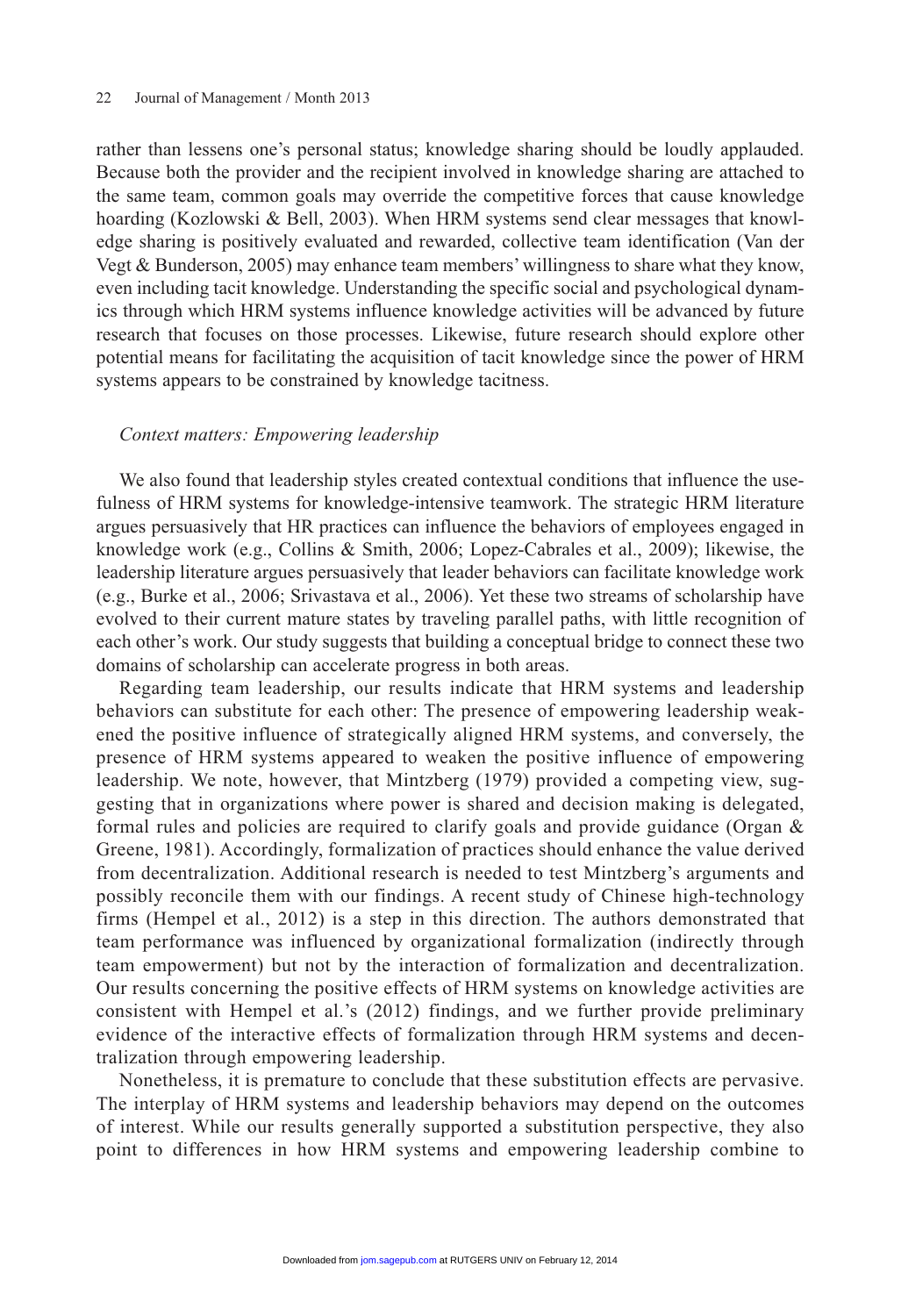influence knowledge acquisition versus knowledge sharing. Specifically, HRM systems but not empowering leadership had a significant and positive relationship with team knowledge acquisition, while both HRM systems and empowering leadership were significantly and positively related to team knowledge sharing. Furthermore, such interactive effects may be influenced by other aspects of the work tasks and organizational context that we did not investigate.

#### *Managerial Implications*

Our findings further bolster a growing body of evidence that shows it is worth investing resources to design and implement a coherent HRM system that is aligned with a firm's strategic imperatives (Becker & Huselid, 1998; Schuler & Jackson, 1987a). More specifically, an HRM system for knowledge-intensive teamwork may be an essential element of an effective HRM architecture for firms that compete in knowledge-intensive environments. For managers striving to achieve such alignment, the research tools we developed for this study have some practical utility: For example, our measure of HRM systems for knowledge-intensive teamwork specified particular HR practices that firms competing on knowledge should consider adopting. This measure also can be used as a diagnostic tool for evaluating how well a firm's HRM system supports knowledge-intensive teamwork.

Our findings also caution that the practical and economic value of a strategically aligned HRM system for knowledge-intensive teamwork likely depends on local conditions, including the degree to which the knowledge most valued by the firm is relatively tacit. Managers may find that investing in HRM systems designed to encourage team knowledge acquisition can produce greater returns when team tasks involve acquiring knowledge that is less tacit (more explicit), for the behaviors required in these contexts are more readily understood and thus more amenable to influence through a formal HRM system. On the other hand, when knowledge-intensive teamwork involves knowledge that is more tacit (less explicit), it may be more effective for an organization to focus its HRM system on developing a cadre of team leaders who foster effective knowledge acquisition through their direct interactions with team members—for example, by acting as a liaison or representative of the team and assisting the team in its pursuit of information and expert resources (Morgeson, DeRue, & Karam, 2010).

Further, although both empowering leadership and HRM systems for knowledge-intensive teamwork are likely to contribute to the development of a firm's knowledge resources and capabilities, it may not be necessary to invest in both. If empowering leaders can ensure that team members continuously strive to explore sources of new knowledge, exploit the lessons learned, and solve technical problems together effectively, then it may be more economical to select and/or develop empowering team leaders rather than design a formal HRM system for managing R&D teams. We did not examine the HR practices that firms used to influence leadership behaviors—for example, selecting, developing, and rewarding leaders who empower team members—but our results suggest that this is another useful direction for future research.

Overall, our results suggest that organizations should attend to the specific local conditions present in their organizations when designing and developing their HRM systems.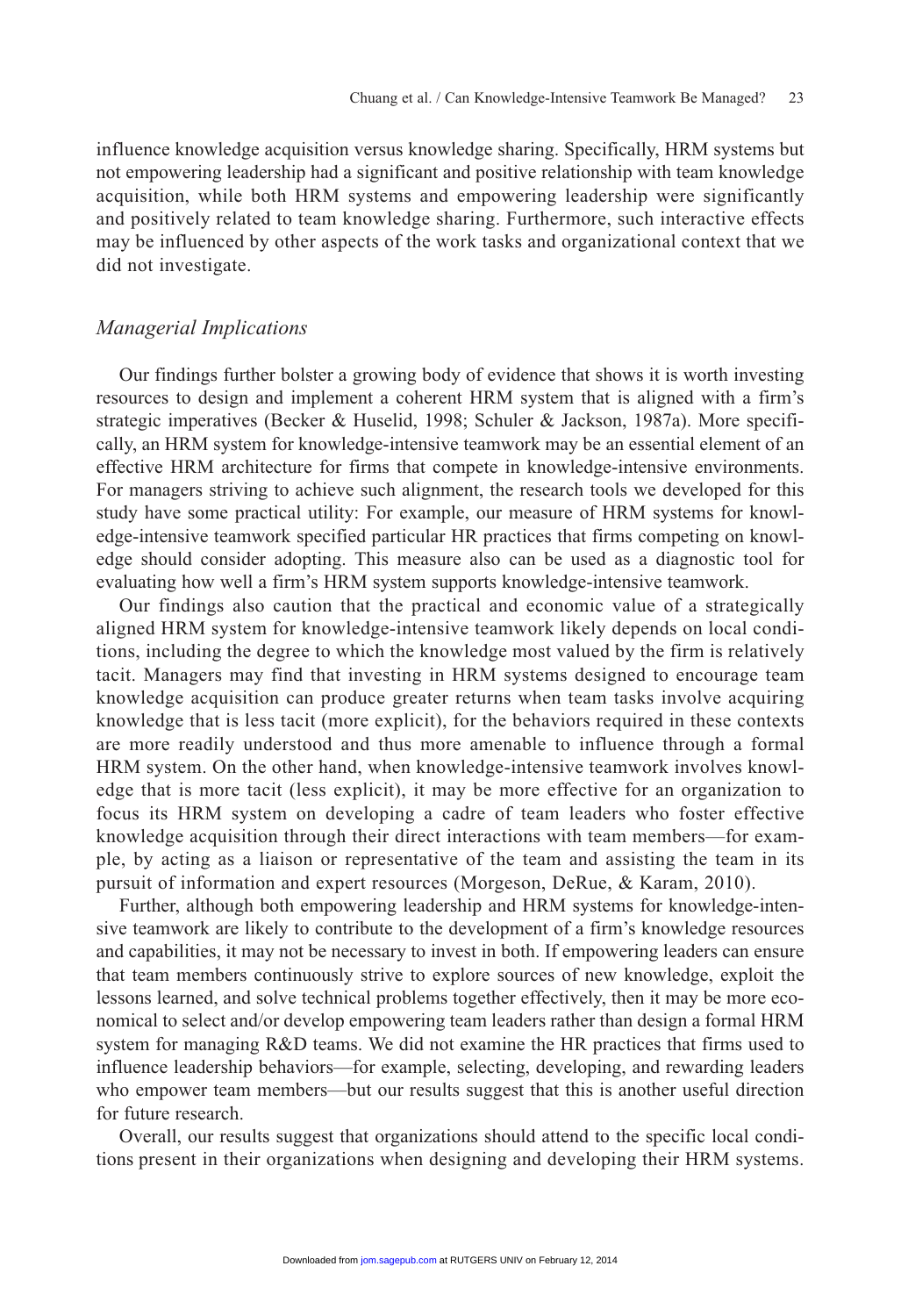The structure of work around individuals and teams, leadership behaviors, and tacitness of the required knowledge can all dampen or amplify the influence of HRM systems for knowledge-intensive teamwork. It is likely that other local conditions can influence the potential value of HRM systems for knowledge-intensive teamwork, also. For example, in a study of student teams working on field projects, the presence of demographic faultlines interfered with knowledge sharing over the course of several weeks (Jiang, Jackson, Shaw, & Chung, 2012), suggesting that HRM systems for knowledge-intensive teamwork may be particularly beneficial when high degrees of workforce diversity introduce the risk of strong faultlines becoming salient within work teams. As future research seeks to extend our understanding of HRM systems to support teamwork, workforce diversity and other situational conditions known to influence teamwork (see Mathieu et al., 2008) also should be examined in order to provide useful insights for managers striving to reap the rewards of more effective teamwork.

# **Appendix A**

# *Items to Assess HRM Systems for Knowledge-Intensive Teamwork*

*Competency-enhancing HR practices for knowledge-intensive teamwork*

- 1. The selection of knowledge workers emphasizes their overall fit to the company (personality, values, etc.).
- 2. The selection of knowledge workers focuses on their potential to learn and grow.
- 3. If a team member has good technical skills, his/her interpersonal skills are NOT very important. (reverse coded)
- 4. When new team members are being selected for my team, their teamwork ability is weighted heavily in the decision.
- 5. When new team members are being selected for my team, their adaptability to the environment and self-adjustment is weighted heavily in the decision.
- 6. When new team members are being selected for my team, their interpersonal relationships within the company are weighted heavily in the decision.
- 7. When new team members are being selected for my team, their interpersonal relationships with people outside the company (e.g., suppliers, customers, other professionals) are weighted heavily in the decision.
- 8. The company invests considerable time and resources in training for knowledge workers.
- 9. The company provides an orientation program for new knowledge workers to learn the history, culture, and values of the company.
- 10. The company has a mentoring program (individually or as a group) aimed at employee development.
- 11. The company uses mentoring assignments as a way to encourage employees to learn from each other.
- 12. The company provides training that improves my team employees' ability to learn from each other.
- 13. The company provides training to improve the interpersonal skills of employees in my team.
- 14. The company provides training to help my team employees develop and update their technological know-how.
- 15. The employees in my team have attended training designed to improve their teamwork skills.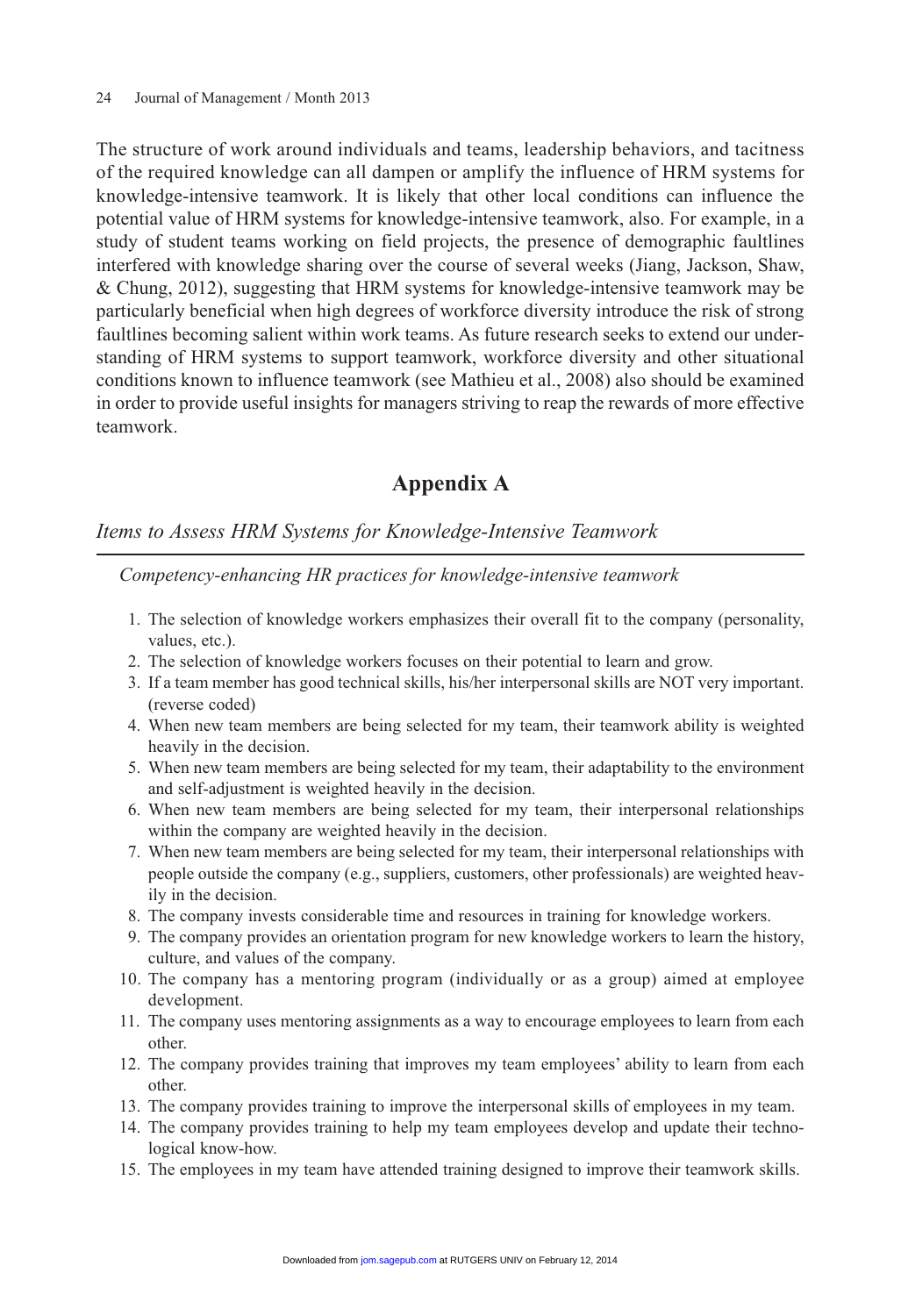### *Motivation-enhancing HR practices for knowledge-intensive teamwork*

- 16. The company's performance management practices emphasize individual improvement and development.
- 17. Performance appraisals are based on input from multiple sources (coworkers, supervisors, clients, etc.).
- 18. Internal candidates take priority over external candidates for knowledge job openings.
- 19. Team members' pay and rewards are closely linked to the team's overall performance.
- 20. Knowledge workers' bonuses or incentive plans are based primarily on the performance of the company.
- 21. On average the pay level of our knowledge workers is higher than that of our competitors.
- 22. The company offers a variety of incentives (e.g., gain sharing, stock option, etc.) to attract and retain top talent.
- 23. The company provides many benefits for knowledge workers to continually learn new knowledge (e.g., paying tuition costs, supporting attendance of conference or other learning events, etc.).
- 24. The company recognizes and rewards teams who come up with the best new ideas.
- 25. The company rewards teams for sharing new information and knowledge.

#### *Opportunity-enhancing HR practices for knowledge-intensive teamwork*

- 26. The company uses job rotation for knowledge workers to gain experience by moving them across different functional areas or divisions.
- 27. Members of my team are evaluated on their interpersonal relationships with other coworkers outside the team.
- 28. My team often arranges events for knowledge exchange (e.g., seminars, visits by outside experts, etc.).
- 29. The company sponsors various social events to encourage contact and relationship building among employees.
- 30. The company actively encourages knowledge workers to participate in "knowledge communities" (a bunch of people who have similar interests communicate and exchange information by using discussion board, forum, listserv, etc.).
- 31. The company invests considerable time and resources in building and operating communities of practice (e.g., providing technical support, budgets, rewards, etc.).

# **Appendix B**

# *Items to Assess Team Knowledge Acquisition and Team Knowledge Sharing*

*Team knowledge acquisition*

- 1. Our team seeks ideas/expertise from people external to the team.
- 2. Our team seeks feedback about the team's work from people external to the team.
- 3. Our team obtains advice from people external to the team.
- 4. Our team scans the environment inside and outside the organization for knowledge about the market.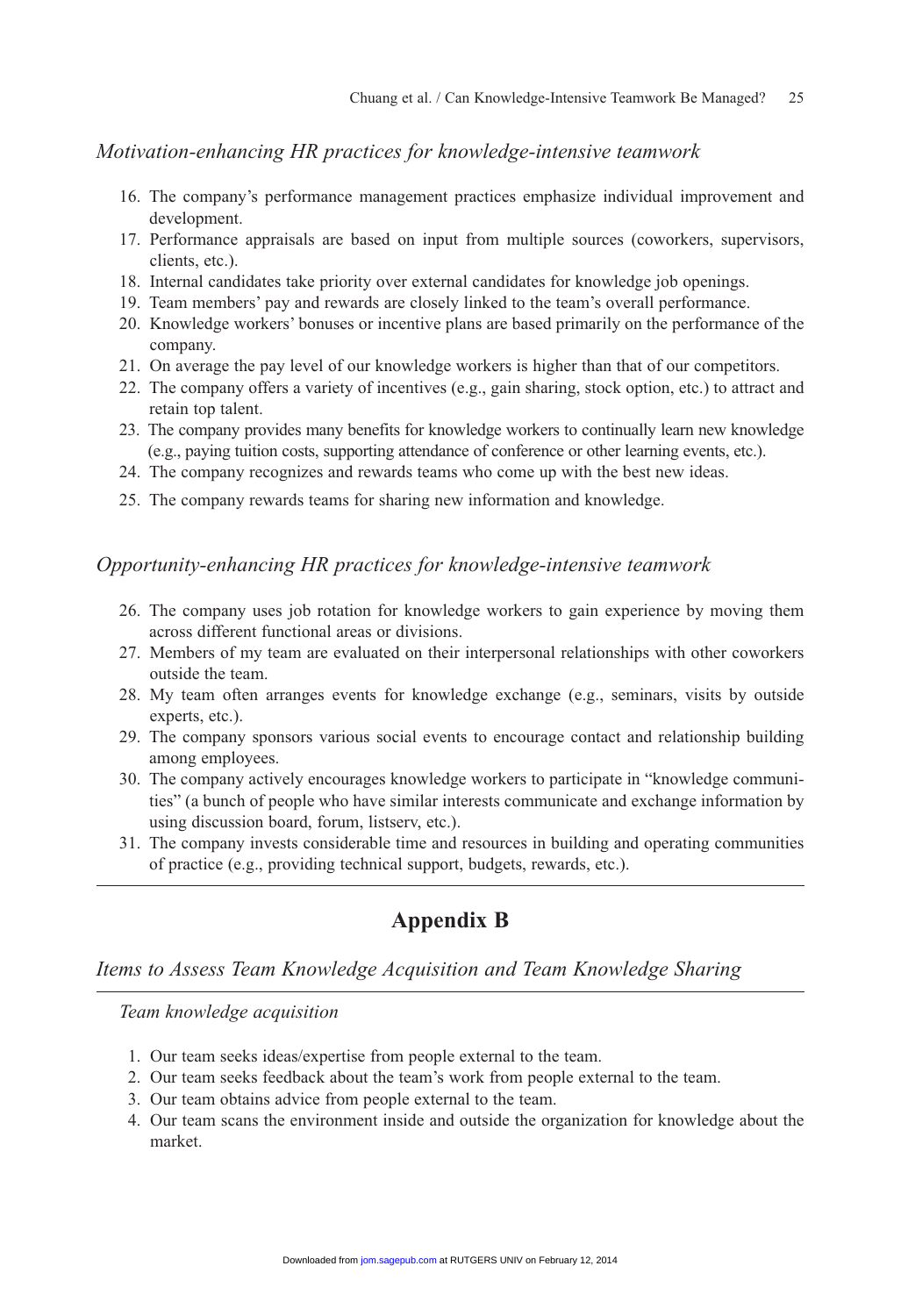#### *Team knowledge sharing*

- 5. Members of our team share their special knowledge and expertise with one another.
- 6. If a member in our team has some special knowledge about how to perform the team task, he/ she will tell other members about it.
- 7. There is virtually no exchange of information, knowledge, or sharing of skills among members of the team. (reverse coded)
- 8. More knowledgeable team members freely provide other members with hard-to-find knowledge or specialized skills.
- 9. Members of our team provide a lot of work-related suggestions to each other.
- 10. There is a lot of constructive discussion during team meetings.
- 11. Members in our team provide their experience and knowledge to help other members find solutions to their problems.

# **References**

- Ahearne, M., Mathieu, J., & Rapp, A. 2005. To empower or not to empower your sales force? An empirical examination of the influence of leadership empowerment behavior on customer satisfaction and performance. *Journal of Applied Psychology*, 90: 945–955.
- Aiken, L. S., & West, S. G. 1991. *Multiple regression: Testing and interpreting interactions*. Newbury Park, CA: Sage.
- Ancona, D. G., & Caldwell, D. F. 1992. Bridging the boundary: External activity and performance in organizational teams. *Administrative Science Quarterly*, 37: 634–665.
- Arnold, J. A., Arad, S., Rhoades, J. A., & Drasgow, F. 2000. The empowering leadership questionnaire: The construction and validation of a new scale for measuring leader behaviors. *Journal of Organizational Behavior*, 21: 249–269.
- Bandura, A. 1986. *Social foundations of thought and action: A social cognitive theory*. Englewood Cliffs, NJ: Prentice Hall.
- Batt, R. 2002. Managing customer services: Human resource practices, quit rates, and sales growth. *Academy of Management Journal*, 45: 587–597.
- Becker, B. E., & Huselid, M. A. 1998. High performance work systems and firm performance: A synthesis of research and managerial implications. In G. R. Ferris (Ed.), *Research in personnel and human resources management*, vol. 16: 53–101. Greenwich, CT: JAI Press.
- Bliese, P. D. 2000. Within-group agreement, non-independence, and reliability: Implications for data aggregation and analysis. In K. J. Klein & S. W. J. Kozlowski (Eds.), *Multilevel theory, research, and methods in organizations*: 349–381. San Francisco, CA: Jossey-Bass.
- Boyd, B. K., Haynes, K. T., Hitt, M. A., Bergh, D. D., & Ketchen, D. J., Jr. 2012. Contingency hypotheses in strategic management research: Use, disuse, or misuse. *Journal of Management*, 38: 278–313.
- Brislin, R. W. 1980. Translation and content analysis of oral and written material. In H. C. Triandis & J. W. Berry (Eds.), *Handbook of cross-cultural psychology*, vol. 2: 389–444. Boston, MA: Allyn & Bacon.
- Brown, S. L., & Eisenhardt, K. M. 1997. The art of continuous change: Linking complexity theory and time-paced evolution in relentlessly shifting organizations. *Administrative Science Quarterly*, 42: 1–34.
- Burke, C. S., Stagl, K. C., Klein, C., Goodwin, G. F., Salas, E., & Halpin, S. M. 2006. What type of leadership behaviors are functional in teams? A meta-analysis. *The Leadership Quarterly*, 17: 288–307.
- Campion, M. A., Medsker, G. J., & Higgs, A. C. 1993. Relations between work group characteristics and effectiveness: Implications for designing effective work groups. *Personnel Psychology*, 46: 823–850.
- Chadwick, C., Way, S. A., Kerr, G., & Thacker, J. W. in press. Boundary conditions of the high-investment human resource systems—Small firm labor productivity relationship. *Personnel Psychology*. doi: 10.1111/ peps.12015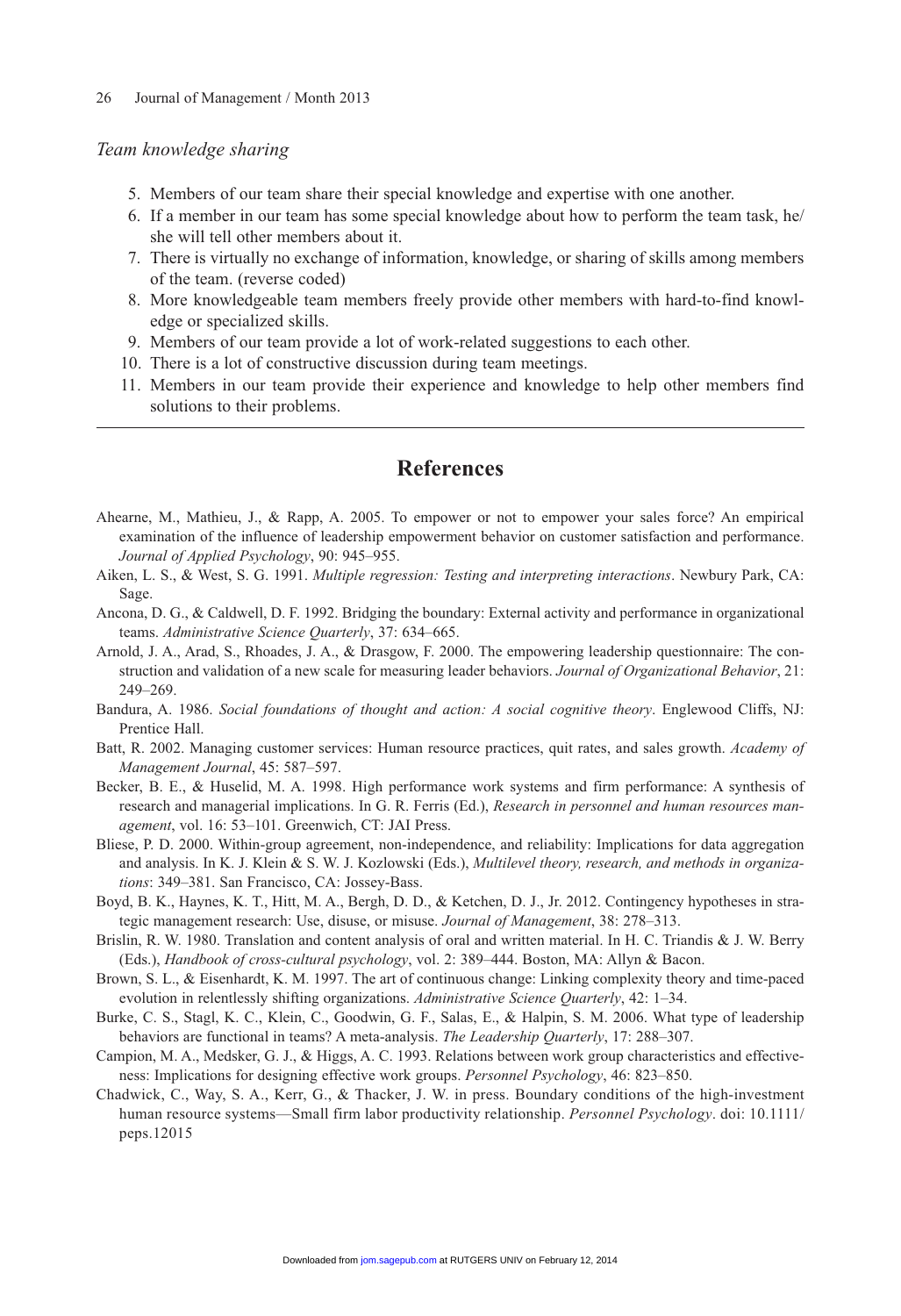- Chuang, C. H., & Liao, H. 2010. Strategic human resource management in service context: Taking care of business by taking care of employees and customers. *Personnel Psychology*, 63: 153–196.
- Chung, Y., & Jackson, S. E. 2013. The internal and external networks of knowledge-intensive teams: The role of task routineness. *Journal of Management*, 39: 442-468.
- Collins, C. J., & Clark, K. D. 2003. Strategic human resources practices, top management team social networks, and firm performance: The role of human resource practices in creating organizational competitive advantage. *Academy of Management Journal*, 46: 740–751.
- Collins, C. J., & Smith, K. G. 2006. Knowledge exchange and combination: The role of human resource practices in the performance of high-technology firms. *Academy of Management Journal*, 49: 544–560.
- Combs, J., Liu, Y., Hall, A., & Ketchen, D. 2006. How much do high-performance work practices matter? A metaanalysis of their effects on organizational performance. *Personnel Psychology*, 59: 501–528.
- Conger, J. A., & Kanungo, R. N. 1988. The empowerment process: Integrating theory and practice. *Academy of Management Review*, 3: 471–482.
- Damanpour, F. 1991. Organizational innovation: A meta-analysis of effects of determinants and moderators. *Academy of Management Journal*, 34: 555–590.
- Datta, D. K., Guthrie, J. P., & Wright, P. M. 2005. Human resource management and labor productivity: Does industry matter? *Academy of Management Journal*, 48: 135–145.
- Delery, J. E. 1998. Issues of fit in strategic human resource management: Implications for research. *Human Resource Management Review*, 8: 289–309.
- Drucker, P. F. 1993. *Post-capitalist society*. New York, NY: Harper Business.
- Faraj, S., & Sproull, L. 2000. Coordinating expertise in software development teams. *Management Science*, 46: 1554–1568.
- Fiol, C. M. 2003. Organizing for knowledge-based competitiveness: About pipelines and rivers. In S. E. Jackson, M. A. Hitt, & A. S. Denisi (Eds.), *Managing knowledge for sustained competitive advantage*: 64–93. San Francisco, CA: Jossey-Bass.
- Fombrun, C. J., Tichy, N. M., & Devanna, M. A. 1984. *Strategic human resource management*. New York, NY: John Wiley.
- Fornell, C., & Larcker, D. F. 1981. Evaluating structural equation models with unobservable variables and measurement error. *Journal of Marketing Research*, 18: 39–50.
- Gagné, M., & Deci, E. L. 2005. Self-determination theory and work motivation. *Journal of Organizational Behavior*, 26: 331–362.
- Gardner, T. M., Wright, P. M., & Moynihan, L. M. 2011. The impact of motivation, empowerment, and skillenhancing practices on aggregate voluntary turnover: The mediating effect of collective affective commitment. *Personnel Psychology*, 64: 315–350.
- Gerhart, B., Wright, P. M., & McMahan, G. 2000. Measurement error in research on the human resources and firm performance relationship: Further evidence and analysis. *Personnel Psychology*, 53: 855–872.
- Gibson, C. B., & Cohen, S. G. 2003. The last word: Conclusions and implications. In G. B. Gibson & S. G. Cohen (Eds.), *Virtual teams that work: Creating conditions for virtual team effectiveness*: 403–421. San Francisco, CA: Jossey-Bass.
- Gittell, J. H., Seidner, R., & Wimbush, J. 2010. A relational model of how high-performance work systems work. *Organization Science*, 21: 490–506.
- Gottschalg, O., & Zollo, M. 2007. Interest alignment and competitive advantage. *Academy of Management Review*, 32: 418–437.
- Grant, R. M. 1996. Toward a knowledge-based theory of the firm. *Strategic Management Journal*, 17: 109–122.
- Haas, M. R., & Hansen, M. T. 2005. When using knowledge can hurt performance: The value of organizational capabilities in a management consulting company. *Strategic Management Journal*, 26: 1–24.
- Hansen, M. T. 1999. The search-transfer problem: The role of weak ties in sharing knowledge across organizational subunits. *Administrative Science Quarterly*, 44: 82–111.
- Hansen, M. T., Mors, M. L., & Løvås, B. 2005. Knowledge sharing in organizations: Multiple networks, multiple phases. *Academy of Management Journal*, 48: 776–793.
- Hempel, P. S., Zhang, Z. X., & Han, Y. 2012. Team empowerment and the organizational context: Decentralization and the contrasting effects of formalization. *Journal of Management*, 38: 475–501.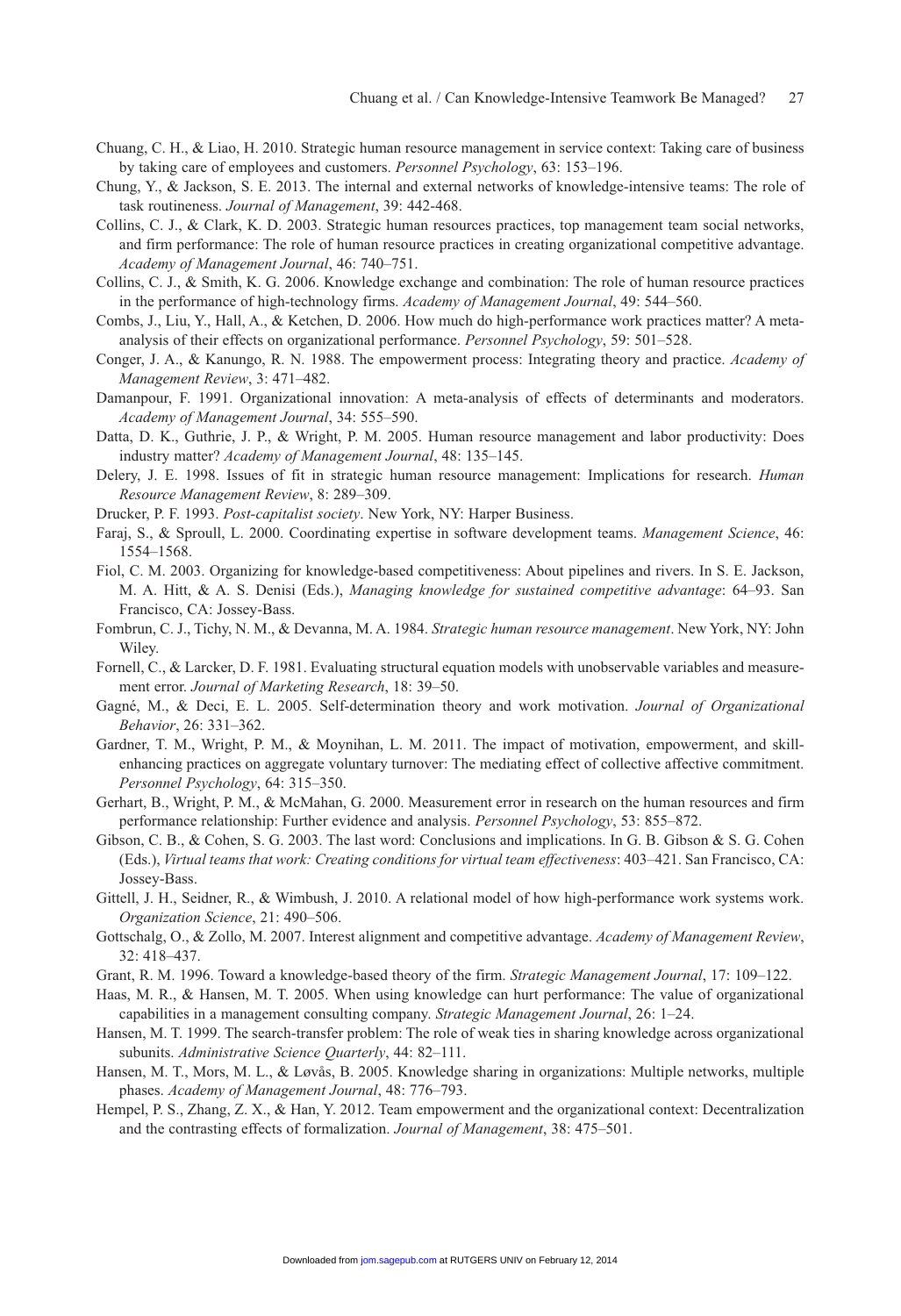- Hitt, M. A., Beamish, P. W., Jackson, S. E., & Mathieu, J. E. 2007. Building theoretical and empirical bridges across levels: Multilevel research in management. *Academy of Management Journal*, 50: 1385–1399.
- Howell, J. P., Dorfman, P. W., & Kerr, S. 1986. Moderator variables in leadership research. *Academy of Management Review*, 11: 88–102.
- Huselid, M. A. 1995. The impact of human resource management practices on turnover, productivity, and corporate financial performance. *Academy of Management Journal*, 38: 635–672.
- Jackson, S. E., Chuang, C. H., Harden, E. E., & Jiang, Y. 2006. Toward developing human resource management systems for knowledge-intensive teamwork. In J. Martocchio (Ed.), *Research in personnel and human resources management*, vol. 25: 27–70. Oxford, UK: Elsevier.
- Jackson, S. E., & Schuler, R. S. 1995. Understanding human resource management in the context of organizations and their environments. *Annual Review of Psychology*, 46: 237–264.
- James, L. R., Demaree, R. G., & Wolf, G. 1984. Estimating within-group interrater reliability with and without response bias. *Journal of Applied Psychology*, 69: 85–98.
- Jensen, J. M., Patel, P. C., & Messersmith, J. G. in press. High-performance work systems and job control: Consequences for anxiety, role overload, and turnover intentions. *Journal of Management*, 43: 613-644.
- Jiang, K., Lepak, D. P., Hu, J., & Baer, J. C. 2012. How does human resource management influence organizational outcomes? A meta-analytic investigation of mediating mechanisms. *Academy of Management Journal*, 55: 1264-1294.
- Jiang, Y., Jackson, S. E., Shaw, J. B., & Chung, Y. 2012. The consequences of educational specialty and nationality faultlines for project teams. *Small Group Research*, 43: 613-644.
- Jöreskog, K. G., & Sörbom, D. 1993. *LISREL 8: Structural equation modeling with the SIMPLIS command language*. Chicago, IL: Scientific Software International.
- Joshi, A., & Jackson, S. E. 2003. Managing workforce diversity to enhance cooperation in organizations. In M. A. West, D. Tjosvold, & K. Smith (Eds.), *International handbook of organizational teamwork and cooperative working*: 277–296. New York, NY: John Wiley.
- Kachra, A., & White, R. E. 2008. Know-how transfer: The role of social, economic/competitive, and firm boundary factors. *Strategic Management Journal*, 29: 425–445.
- Kehoe, R. R., & Wright, P. M. 2013. The impact of high-performance human resource practices on employees' attitudes and behaviors. *Journal of Management*, 39: 366-391.
- Keller, R. T. 2006. Transformational leadership, initiating structure, and substitutes for leadership: A longitudinal study of research and development project team performance. *Journal of Applied Psychology*, 91: 202–210.
- Kerr, S. 1977. Substitutes for leadership: Some implications for organizational design. *Organization and Administrative Sciences*, 8: 135–146.
- Kerr, S., & Jermier, J. M. 1978. Substitutes for leadership: Their meaning and measurement. *Organizational Behavior and Human Performance*, 22: 375–403.
- Kim, S., & Wright, P. M. 2011. Putting strategic human resource management in context: A contextualized model of high commitment work systems and its implications in China. *Management and Organization Review*, 7: 153–174.
- Kirkman, B. L., & Rosen, B. 1999. Beyond self-management: Antecedents and consequences of team empowerment. *Academy of Management Journal*, 42: 58–74.
- Kirkman, B. L., Rosen, B., Tesluk, P. E., & Gibson, C. B. 2004. The impact of team empowerment on virtual team performance: The moderating role of face-to-face interaction. *Academy of Management Journal*, 47: 175–192.
- Klein, K. J., Conn, A. B., Smith, D. B., & Sorra, J. S. 2001. Is everyone in agreement? An exploration of withingroup agreement in employee perceptions of the work environment. *Journal of Applied Psychology*, 86: 3–16.
- Kogut, B., & Zander, U. 1992. Knowledge of the firm, combinative capabilities, and the replication of technology. *Organization Science*, 3: 383–397.
- Kozlowski, S. W. J., & Bell, B. S. 2003. Work groups and teams in organizations. In W. C. Borman, D. R. Ilgen, & R. J. Klimoski (Eds.), *Handbook of psychology: Industrial and organizational psychology*, vol. 12: 333–375. New York, NY: John Wiley.
- Lawler, E. E., III. 2003. Reward systems in knowledge-based organizations. In S. E. Jackson, M. A. Hitt, & A. S. Denisi (Eds.), *Managing knowledge for sustained competitive advantage*: 274–302. San Francisco, CA: Jossey-Bass.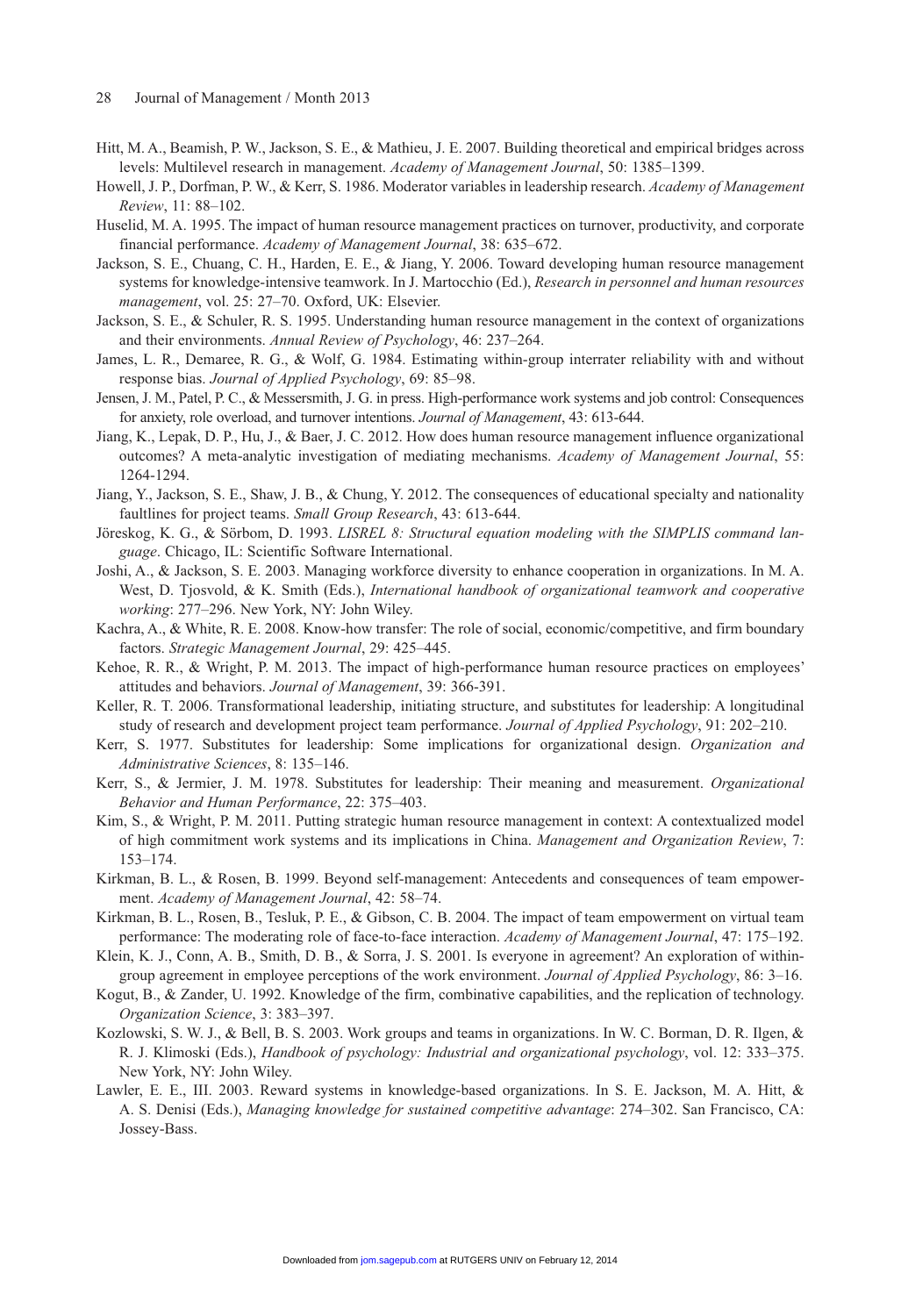- Lawler, J. J., Chen, S.-j., Wu, P. C., Bae, J., & Bai, B. 2011. High-performance work systems in foreign subsidiaries of American multinationals: An institutional model. *Journal of International Business Studies*, 42: 202–220.
- LeBreton, J. M., & Senter, J. L. 2008. Answers to 20 questions about interrater reliability and interrater agreement. *Organizational Research Methods*, 9: 815–852.
- Leonard, D., & Sensiper, S. 1998. The role of tacit knowledge in group innovation. *California Management Review*, 40: 112–132.
- Lepak, D. P., Liao, H., Chung, Y., & Harden, E. E. 2006. A conceptual review of human resource management systems in strategic human resource management research. In J. J. Martocchio (Ed.), *Research in personnel and human resources management*, vol. 25: 217–271. Oxford, UK: Elsevier.
- Lepak, D. P., & Snell, S. A. 1999. The human resource architecture: Toward a theory of human capital allocation and development. *Academy of Management Review*, 24: 31–48.
- Lepak, D. P., & Snell, S. A. 2002. Examining the human resource architecture: The relationships among human capital, employment, and human resource configurations. *Journal of Management*, 28: 517–543.
- LePine, J. A., Colquitt, J. A., & Erez, A. 2000. Adaptability to changing task contexts: Effects of general cognitive ability, conscientiousness and openness to experience. *Personnel Psychology*, 53: 563–594.
- Liao, H., Toya, K., Lepak, D. P., & Hong, Y. 2009. Do they see eye to eye? Management and employee perspectives of high-performance work systems and influence processes on service quality. *Journal of Applied Psychology*, 94: 371–391.
- Locke, A. E., Alavi, M., & Wagner, J. 1997. Participation in decision making: An information exchange perspective. In G. R. Ferris (Ed.), *Research in personnel and human resources management*, vol. 15: 293–331. Greenwich, CT: JAI Press.
- Lopez-Cabrales, A., Pérez-Luño, A., & Valle Cabrera, R. 2009. Knowledge as a mediator between HRM practices and innovative activity. *Human Resource Management*, 48: 485–503.
- Manz, C. C., & Sims, H. P. 1987. Leading workers to lead themselves: The external leadership of self-managing work teams. *Administrative Science Quarterly*, 32: 106–129.
- Marrone, J. A. 2010. Team boundary-spanning: A multilevel review of past research and proposals for the future. *Journal of Management*, 36: 911–940.
- Mathieu, J., Maynard, M. T., Rapp, T., & Gilson, L. 2008. Team effectiveness 1997–2007: A review of recent advancements and a glimpse into the future. *Journal of Management*, 34: 410–476.
- Minbaeva, D., Foss, N., & Snell, S. 2009. Guest editors' introduction: Bringing the knowledge perspective into HRM. *Human Resource Management*, 48: 477–483.
- Mintzberg, H. 1979. *The structuring of organizations*. Englewood Cliffs, NJ: Prentice Hall.
- Morgeson, F. P., DeRue, D. S., & Karam, E. P. 2010. Leadership in teams: A functional approach to understanding leadership structures and processes. *Journal of Management*, 36: 5–39.
- Morgeson, F. P., Reider, M. H., & Campion, M. A. 2005. Selecting individuals in team settings: The importance of social skills, personality characteristics, and teamwork knowledge. *Personnel Psychology*, 58: 583–611.
- Nahapiet, J., & Ghoshal, S. 1998. Social capital, intellectual capital, and the organizational advantage. *Academy of Management Review*, 23: 242–266.
- Nishii, L. H., & Wright, P. M. 2008. Variability within organizations: Implications for strategic human resources management. In D. B. Smith (Ed.), *The people make the place: Dynamic linkages between individuals and organizations*: 225–248. Mahwah, NJ: Lawrence Erlbaum.
- Nonaka, I. 1991. The knowledge creating company. *Harvard Business Review*, 69(6): 96–104.
- Nonaka, I., & Takeuchi, H. 1995. *The knowledge-creating company: How Japanese companies create the dynamics of innovation*. Oxford, UK: Oxford University Press.
- Nonaka, I., & von Krogh, G. 2009. Tacit knowledge and knowledge conversion: Controversy and advancement in organizational knowledge creation theory. *Organization Science*, 20: 635–652.
- Organ, D. W., & Greene, C. N. 1981. The effects of formalization on professional involvement: A compensatory process approach. *Administrative Science Quarterly*, 26: 237–252.
- Paauwe, J. 2009. HRM and performance: Achievements, methodological issues and prospects. *Journal of Management Studies*, 46: 129–142.
- Pil, F. K., & MacDuffie, J. P. 1996. The adoption of high-involvement work practices. *Industrial Relations*, 35: 423–455.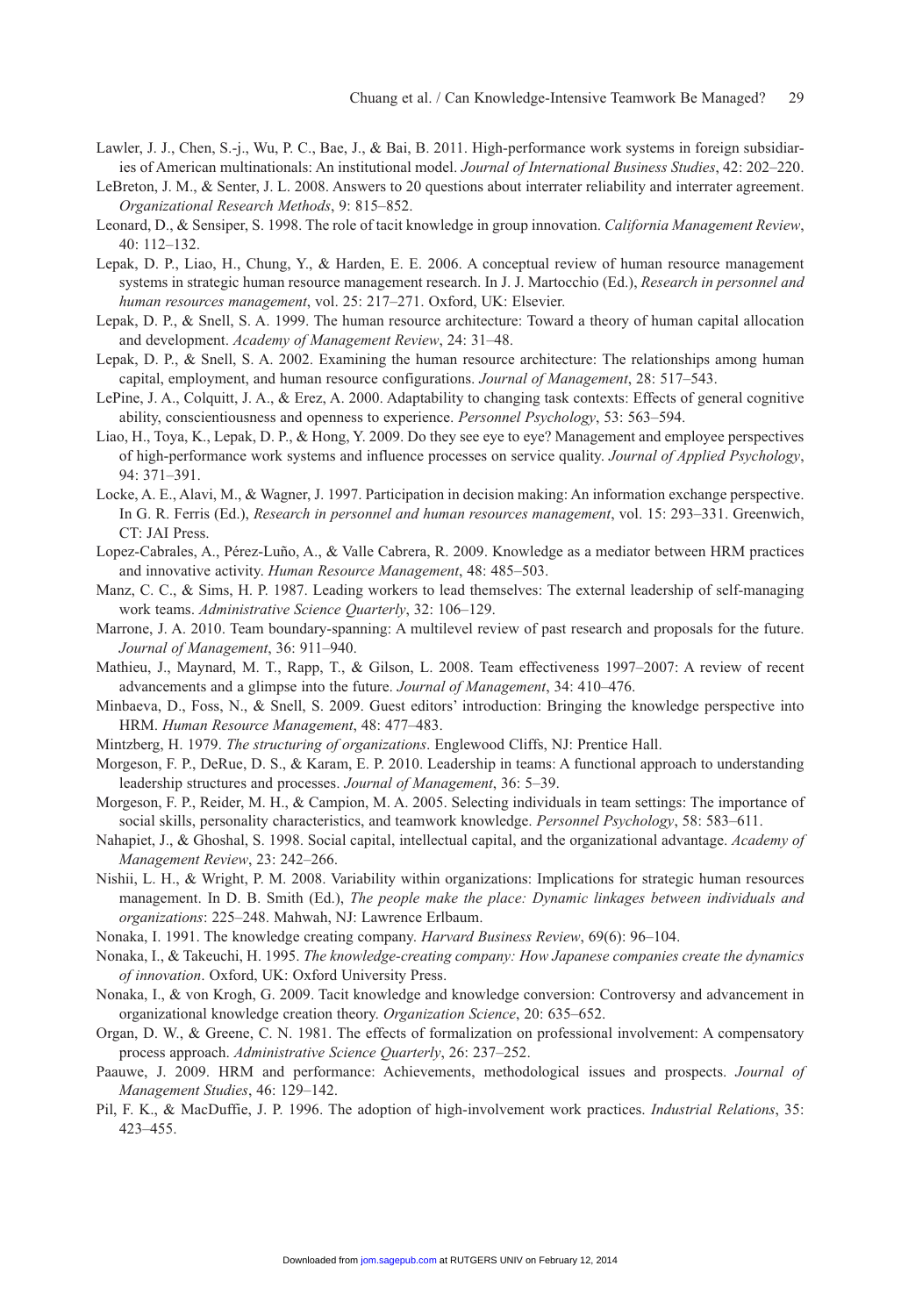- Podsakoff, P. M., MacKenzie, S. B., & Fetter, R. 1993. Substitutes for leadership and the management of professionals. *The Leadership Quarterly*, 4: l–44.
- Polanyi, M. 1966. *The tacit dimension*. London, UK: Routledge.
- Preacher, K. J., Curran, P. J., & Bauer, D. J. 2006. Computational tools for probing interactions in multiple linear regression, multilevel modeling, and latent curve analysis. *Journal of Educational and Behavioral Statistics*, 31: 437–448.
- Raub, S., & Robert, C. 2010. Differential effects of empowering leadership on in-role and extra-role employee behaviors: Exploring the role of psychological empowerment and power values. *Human Relations*, 63: 1743–1770.
- Raudenbush, S. W., & Bryk, A. S. 2002. *Hierarchical linear models: Applications and data analysis methods* (2nd ed.). Thousand Oaks, CA: Sage.
- Reinholt, M., Pedersen, T., & Foss, N. J. 2011. Why a central network position isn't enough: The role of motivation and ability for knowledge sharing in employee networks. *Academy of Management Journal*, 54: 1277–1297.
- Rulke, D. L., Zaheer, S., & Anderson, M. H. 2000. Sources of managers' knowledge of organizational capabilities. *Organizational Behavior and Human Decision Processes*, 82: 134–149.
- Schmitt, N. 1994. Method bias: The importance to theory and measurement. *Journal of Organizational Behavior*, 15: 393–398.
- Schuler, R. S., & Jackson, S. E. 1987a. Linking competitive strategies with human resource management practices. *Academy of Management Executive*, 1: 207–219.
- Schuler, R. S., & Jackson, S. E. 1987b. Organizational strategy and organizational level as determinants of human resource management practices. *Human Resource Planning*, 10: 125–141.
- Sheldon, K. M., Turban, D. B., Brown, K. G., Barrick, M. R, & Judge, T. A. 2003. Applying self-determination theory to organizational research. In J. J. Martocchio & G. R. Ferris (Eds.), *Research in personnel and human resources management*, vol. 22: 357–393. Boston, MA: Elsevier.
- Spreitzer, G. M. 1996. Social structural characteristics of psychological empowerment. *Academy of Management Journal*, 39: 483–504.
- Srivastava, A., Bartol, K. M., & Locke, E. A. 2006. Empowering leadership in management teams: Effects on knowledge sharing, efficacy, and performance. *Academy of Management Journal*, 49: 1239–1251.
- Stevens, M. J., & Campion, M. A. 1999. Staffing work teams: Development and validation of a selection test for teamwork settings. *Journal of Management*, 25: 207–228.
- Stewart, G. L. 2010. The past twenty years: Team research is alive and well at the Journal of Management. *Journal of Management*, 36: 801–805.
- Stewart, G. L., & Barrick, M. R. 2000. Team structure and performance: Assessing the mediating role of intrateam process and the moderating role of task type. *Academy of Management Journal*, 43: 135–148.
- Sun, L. Y., Aryee, S., & Law, K. S. 2007. High-performance human resource practices, citizenship behavior, and organizational performance: A relational perspective. *Academy of Management Journal*, 50: 558–577.
- Takeuchi, R., Chen, G., & Lepak, D. P. 2009. Through the looking glass of a social system: Cross-level effects of high-performance work systems on employees' attitudes. *Personnel Psychology*, 62: 1–29.
- Van der Vegt, G. S., & Bunderson, J. S. 2005. Learning and performance in multidisciplinary teams: The importance of collective team identification. *Academy of Management Journal*, 48: 532–547.
- Verona, G. 1999. A resource-based view of product development. *Academy of Management Review*, 24: 132–142.

von Krogh, G., Ichijo, K., & Nonaka, I. 2000. *Enabling knowledge creation: How to unlock the mystery of tacit knowledge and release the power of innovation*. New York, NY: Oxford University Press.

Vroom, V. H. 1964. *Work and motivation*. New York, NY: John Wiley.

- Wang, H. C., & Barney, J. B. 2006. Employee incentives to make firm-specific investments: Implications for resource-based theories of corporate diversification. *Academy of Management Review*, 31: 466–476.
- Way, S. A. 2002. High performance work systems and intermediate indicators of firm performance within the US small business sector. *Journal of Management*, 28: 765–785.
- Wong, S. S. 2004. Distal and local group learning: Performance trade-offs and tensions. *Organization Science*, 15: 645–656.
- Wright, P. M., & Boswell, W. R. 2002. Desegregating HRM: A review and synthesis of micro and macro human resource management research. *Journal of Management*, 28: 247–276.
- Wright, P. M., Dunford, B. B., & Snell, S. A. 2001. Human resources and the resource based view of the firm. *Journal of Management*, 27: 701–721.